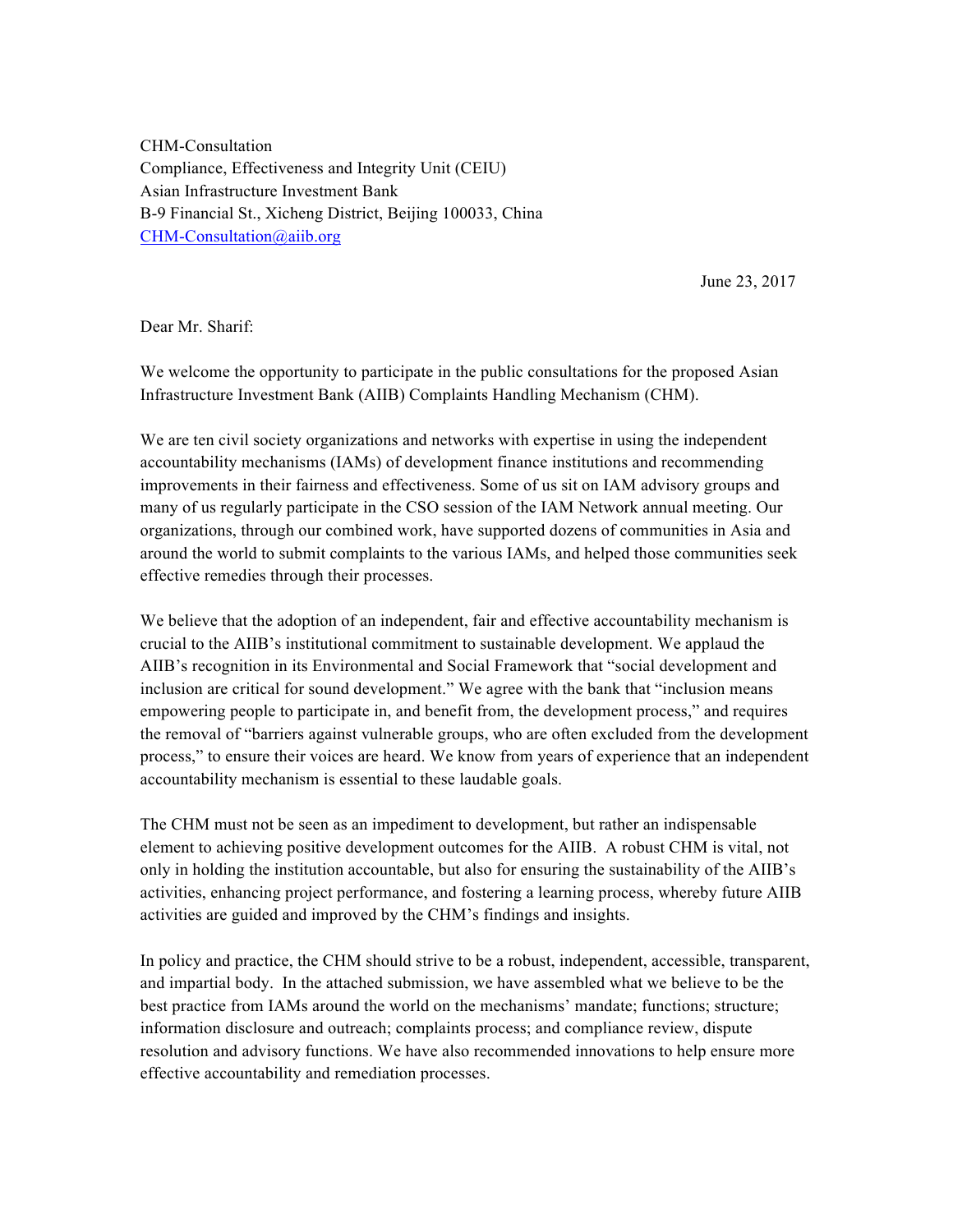We hope that the AIIB will seize this opportunity to adopt and exceed the best practices of the existing IAMs and thereby assume a leadership role in the furtherance of just, inclusive and sustainable development.

We would welcome the opportunity to discuss our recommendations with you via teleconference.

Yours sincerely,

Centre for Research on Multinational Corporations (SOMO) Inclusive Development International (IDI) Bank Information Center (BIC) International Accountability Project (IAP) Accountability Counsel (AC) Center for International Environmental Law (CIEL) Urgewald NGO Forum on ADB CEE Bankwatch Network Oxfam International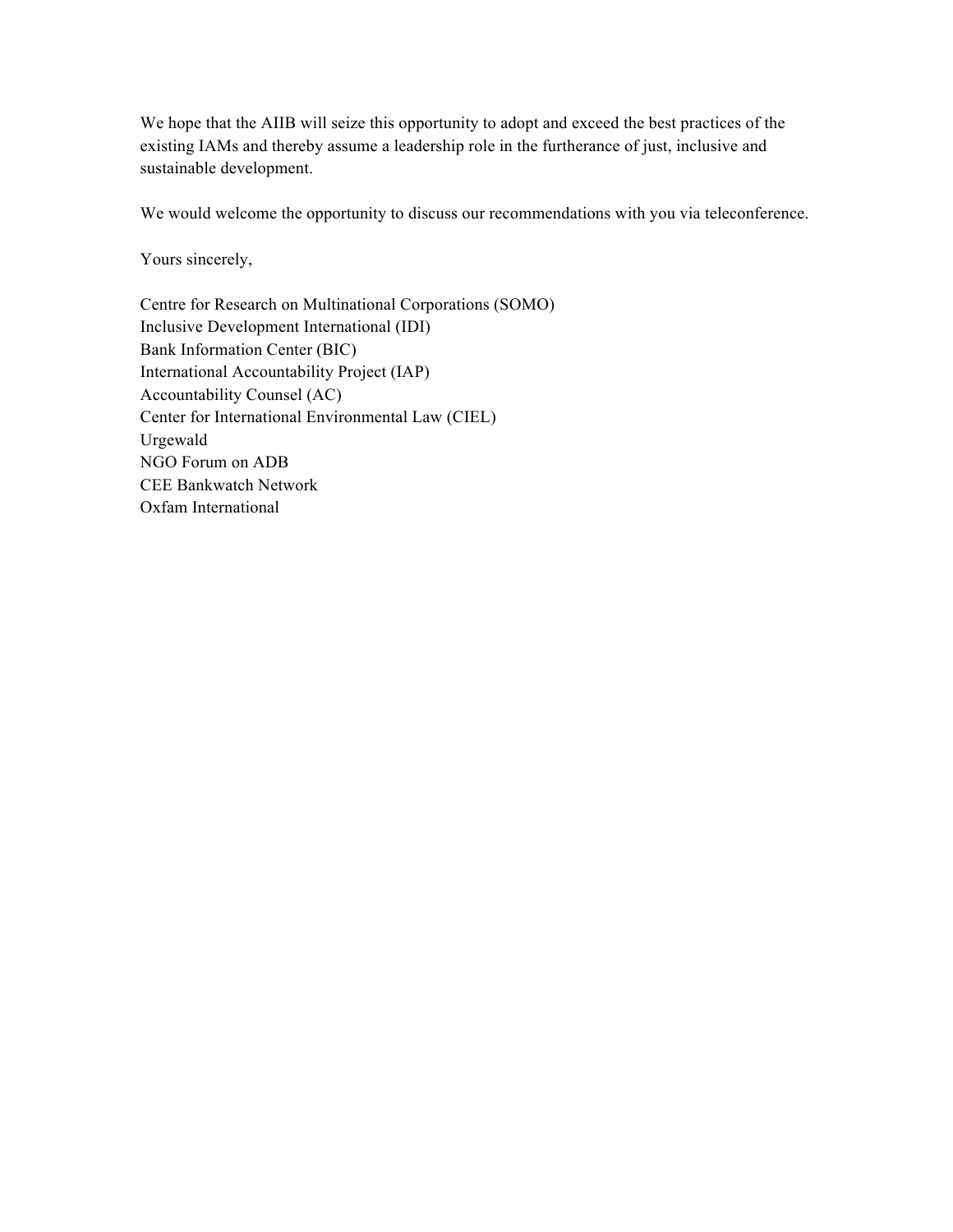# **Submission on AIIB's Complaints Handling Mechanism**

June 23, 2017

## **MANDATE**

The overarching mandate of the Asian Infrastructure Investment Bank (AIIB) Complaints Handling Mechanism (CHM) should be two-fold: first and foremost, to prevent harms and provide effective remedy to project-affected people; and second, to ensure institutional accountability and continuous improvement vis-à-vis social and environmental risks and impacts of AIIB-supported projects.

As a best practice example, the International Finance Corporation's Compliance Advisor Ombudsman (IFC's CAO) Operational Guidelines (para. 1.1) state:

"*CAO's mandate is to:*

- *Address complaints from people affected by IFC/MIGA[Multilateral Investment Guarantee Agency] projects (or projects in which those organizations play a role) in a manner that is fair, objective, and equitable; and*
- *Enhance the environmental and social outcomes of IFC/MIGA projects (or projects in which those organizations play a role). In executing this mandate, the CAO process provides communities and individuals with access to a grievance mechanism that offers redress for negative environmental and/or social impacts associated with IFC/MIGA projects. This includes impacts related to business and human rights in the context of the IFC Policy and Performance Standards on Environmental and Social Sustainability.*"

# **FUNCTIONS/ROLES**

To effectively fulfill its mandate, the CHM should have three complementary functions: **Compliance Review, Dispute Resolution, and Advisory.** 

**Compliance Review (CR):** The compliance review function should be an impartial fact-finding body that investigates claims of social and environmental harm, or foreseeable harm, linked to noncompliance with bank policies and standards by the AIIB and its clients, or that result from weaknesses and gaps in AIIB policies. The United Nations Development Programme's Social and Environmental Compliance Unit (UNDP's SECU) (para. 2), for example:

"*provides UNDP, and those affected by UNDP projects, with an effective system of independently and objectively investigating alleged violations of UNDP's social and environmental commitments. SECU seeks to protect locally-affected communities and, in particular, disadvantaged and vulnerable groups, and to ensure participation of local stakeholders.*"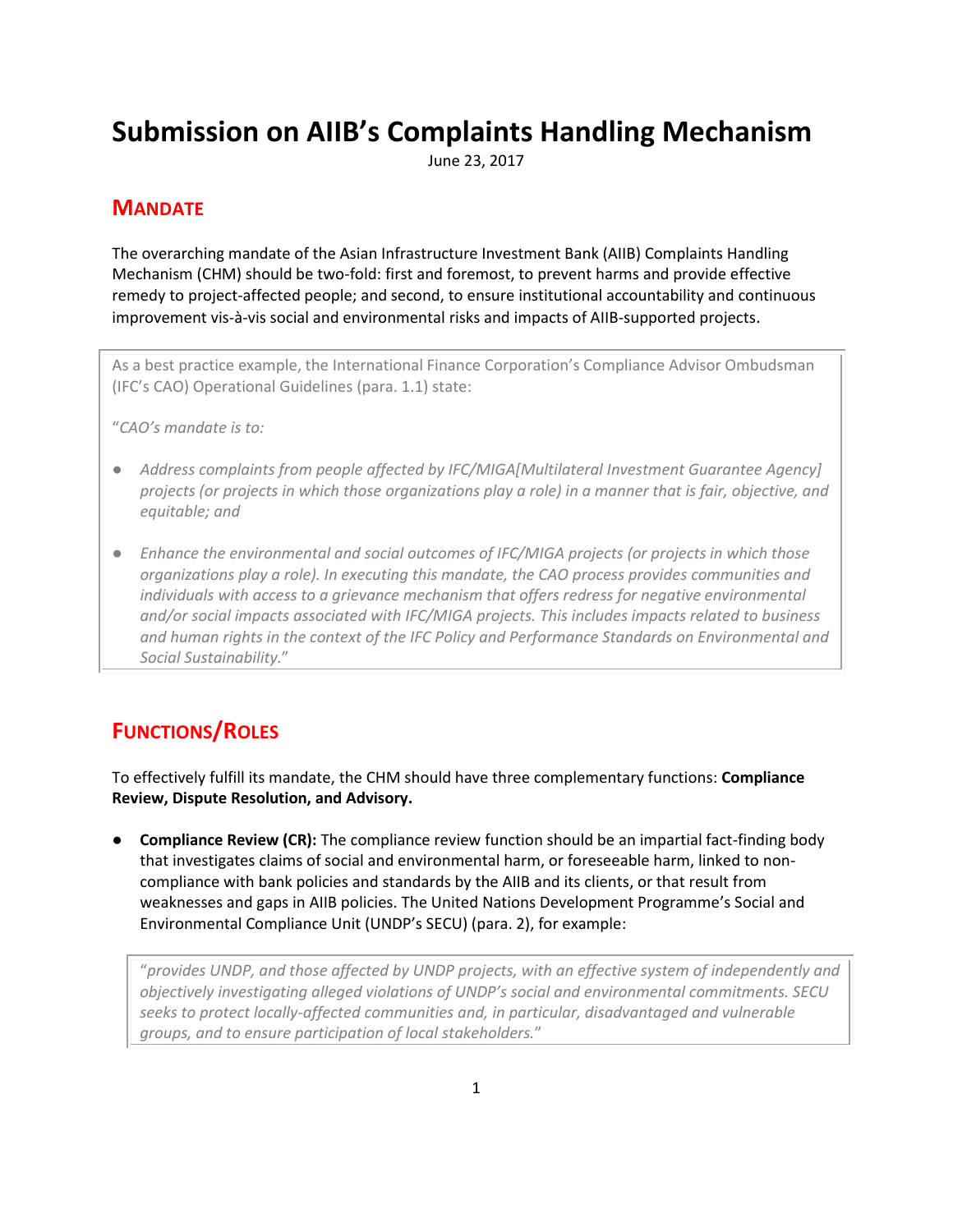● **Dispute Resolution (DR):** The dispute resolution function should be empowered and equipped to use a range of tools and approaches to assist parties in reaching resolutions to address or remediate adverse social and environmental risks and impacts. The mechanism should remain impartial and independent in this process, while also seeking to address the power imbalances between the parties. The African Development Bank's Independent Review Mechanism's (AfDB's IRM) website characterizes its problem-solving function as:

"*restor[ing] an effective dialogue between the requestors and any interested persons with a view to resolving the issue(s) underlying a request, without seeking to attribute blame or fault to any such party.*"

● **Advisory:** The advisory function should derive thematic and systemic lessons from trends in the CHM's caseload, both compliance and dispute resolution, in order to provide guidance to AIIB leadership on improving the institution's social and environmental performance. The advisory function helps to embed an institutional culture of continuous learning and improvement of policy and practices. The Guidelines of the IFC's CAO describe this role as follows (para 1.2):

"*CAO is a source of independent advice to the President and the senior management of IFC and MIGA. Advice is based on insights gathered from CAO's dispute resolution and compliance interventions and is focused on broader environmental and social policies, guidelines, procedures, strategic issues, trends, and systemic issues based on the experiences gained through its case work, with the goal of fostering systemic improvements in IFC/MIGA.*"

## **STRUCTURE**

The mechanism must be structured in a manner that maximizes its independence, impartiality and legitimacy. For the mechanism to function effectively, it must be trusted by all stakeholders, including local communities, AIIB management, AIIB clients and interested civil society organizations (CSOs). Project-affected people must have confidence that the mechanism is empowered to address their problems and concerns. In order to foster this confidence, **the mechanism must be structured in a way that reinforces its independence from AIIB management.** This requires the following:

● **The CHM should report to the Board of Directors of the AIIB.** Independence from management is key to the mechanism's legitimacy. Project-affected communities and CSOs will not use the mechanism unless they are assured that it is not beholden to or unduly influenced by AIIB management. As such, the CHM should report to the Board of Directors rather than to the President of AIIB. The World Bank Inspection Panel's Operating Procedures (para. 6) state:

"*[t]he Panel reports to the Board. The Board's Committee on Development Effectiveness (CODE) is designated as the main interlocutor for the Panel*."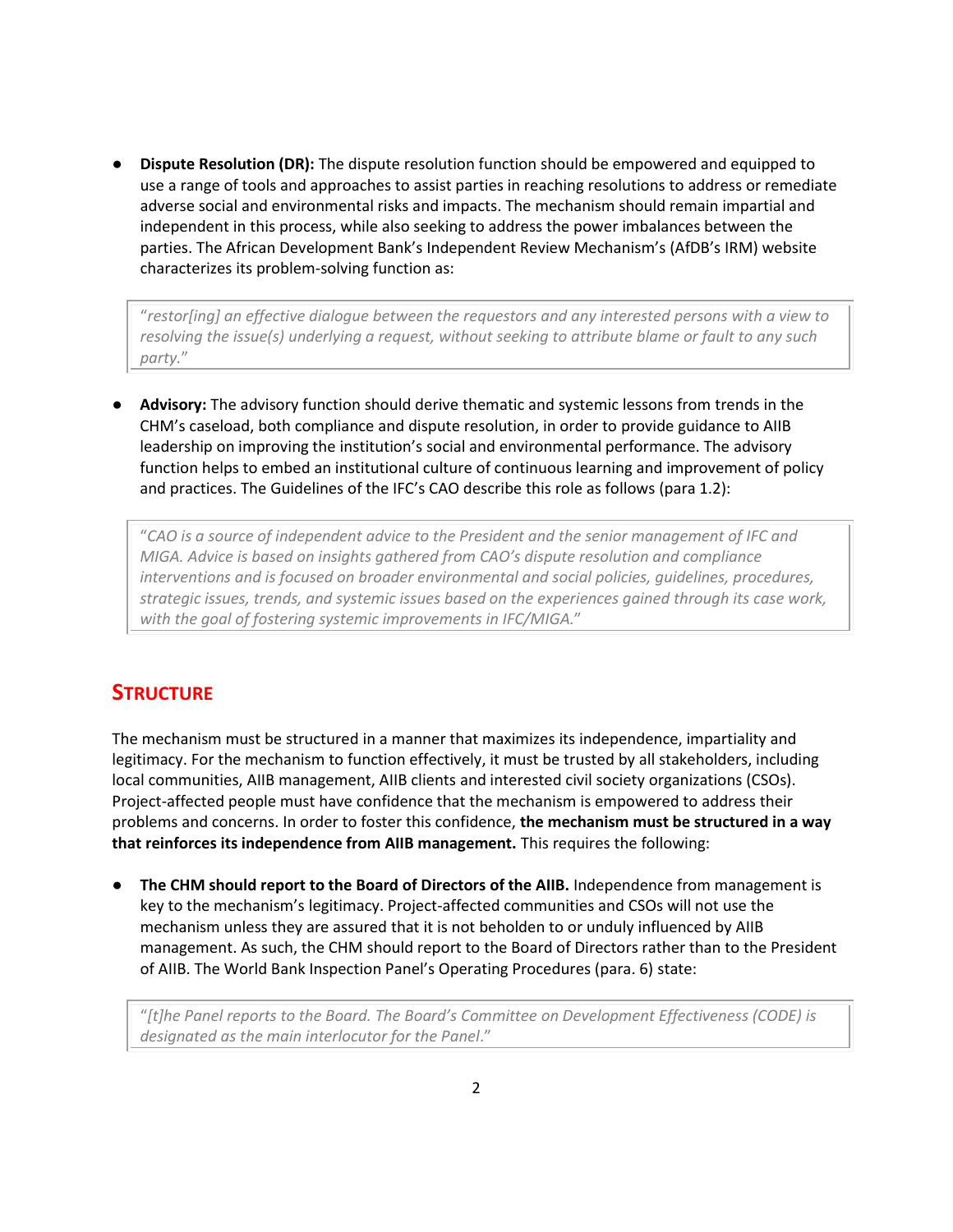● **The CHM should be run by a director, who oversees dispute resolution and compliance function managers and a permanent staff.** Complainants need to be assured that their cases are being handled in a predictable and consistent manner, which can be undermined when the mechanism operates on a roster model, rather than through a permanent staff. A single director at the helm of the mechanism enhances internal governance, independence, and its strength within the institution politically. Having one primary person interact with Bank management and the Board helps shield function managers from undue influence from the Bank. Both the Inter-American Development Bank's Independent Consultation and Investigation Mechanism (IDB's MICI) and the IFC's CAO are headed by a Director/Vice President, who oversees the compliance and dispute resolution functions. MICI's Policy states (para. 8):

"*The MICI is headed by a director, who is assisted by phase coordinators and the operations and administrative staff necessary to perform the Mechanism's work efficiently and effectively. All MICI staff including consultants will report to the Director*."

- **External stakeholders should participate in the hiring process for the mechanism's director and function managers.** External stakeholders on the selection committee help to legitimize the hiring process and build trust in the independence and integrity of the individuals selected. Additionally, the selection committees for mechanism principals should not include members of AIIB management. For example, as explained on the CAO's website, the current head of the CAO was appointed by the World Bank Group President following an independent selection process led by civil society, industry and academia.
- **CHM staff should be selected by the mechanism's director and function managers.** The mechanism should be responsible for hiring its own staff. For example, the CAO Guidelines state (para. 1.3):

"*CAO staff are recruited by the CAO Vice President*."

● **The function managers should be empowered to hire outside consultants with technical expertise relevant to the complaint.** Complaints often raise technical issues on which the mechanism staff does not have sufficient expertise or that may require a skillset that the staff does not possess. Thus, the mechanism must be able to hire outside consultants to help it fulfil its mandate. For example, the IDB's MICI Policy provides (para. 56):

"*The MICI Director is authorized to contract any external expert necessary, in strict compliance with the Bank's policies and procedures. In consultation with the Human Resources Department, the MICI Director will also prepare and maintain a list of independent expert consultants with specialized knowledge in areas such as mediation, dispute resolution, compliance, auditing, resettlement, indigenous peoples, environmental and social safeguard policies, and other required areas of expertise. These experts will not come from Management*."

**There should be a pre-employment cooling off period of at least five years.** To ensure the mechanism's impartiality and independence from the bank's operations departments and management, there should not be a revolving door between the AIIB and the mechanism.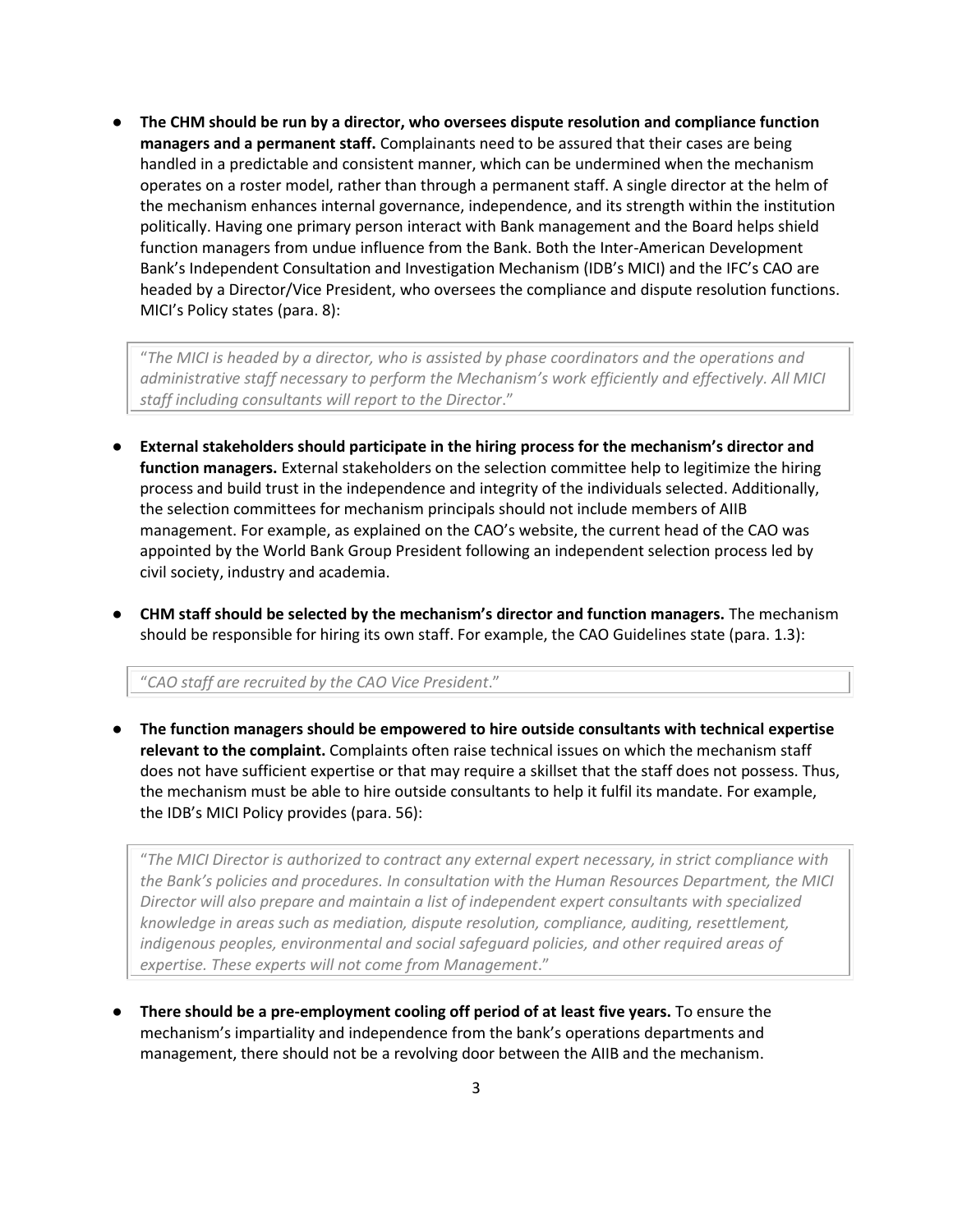Pre-employment bans or cooling off periods for mechanism principals and staff are best practice at independent accountability mechanisms (IAMs). For example, the Asian Development Bank's Accountability Mechanism (ADB's AM) Policy states (paras. 109, 113):

"*The SPF must not have worked in any ADB operations departments for at least 5 years before the appointment*" and "*[d]irectors, alternate directors, directors' advisors, Management, staff, and consultants will be ineligible to serve on the CRP [Compliance Review Panel] until at least 3 years have elapsed from their time of employment with ADB*."

The AfDB goes further and does not allow former Bank staff to serve on the IRM's Roster of Experts (para. 85):

"*Executive Directors, Alternate Executive Directors, Senior Advisers and Advisers to Executive Directors, any Officer or Staff member of the Bank or persons holding consultant appointments shall not serve on the Roster of Experts at the end of their service with the Bank*."

● **There should be a post-employment ban for the principals of the mechanism and a cooling off period for staff.** The possibility of subsequent employment at the AIIB could compromise impartiality, or the perception of neutrality, of the director and key staff. Whether consciously or not, mechanism staff could inappropriately consider his or her relationship -- and future relationship -- with AIIB management while handling a complaint. The CAO Guidelines include an employment ban for the head and a cooling off period for staff (para. 1.3):

"*Contracts for CAO staff restrict specialists and staff above that level from obtaining employment with IFC or MIGA for a period of two years after they end their engagement with CAO. The CAO Vice President is restricted for life from obtaining employment with the World Bank Group*."

Person(s) with a conflict of interest must recuse themselves from the complaint process. In the event that a member of the mechanism or a consultant has a conflict of interest in regards to a particular complaint, he or she should disclose that conflict of interest and recuse him or herself from the complaint process. For example, the CAO Guidelines (para. 1.3) say that:

"*If a CAO staff or consultant has a conflict of interest in relation to a particular case, that person will withdraw from involvement in that case. In exceptional circumstances, contractual arrangements for CAO consultants may impose time-bound restrictions on their future involvement with IFC or MIGA*."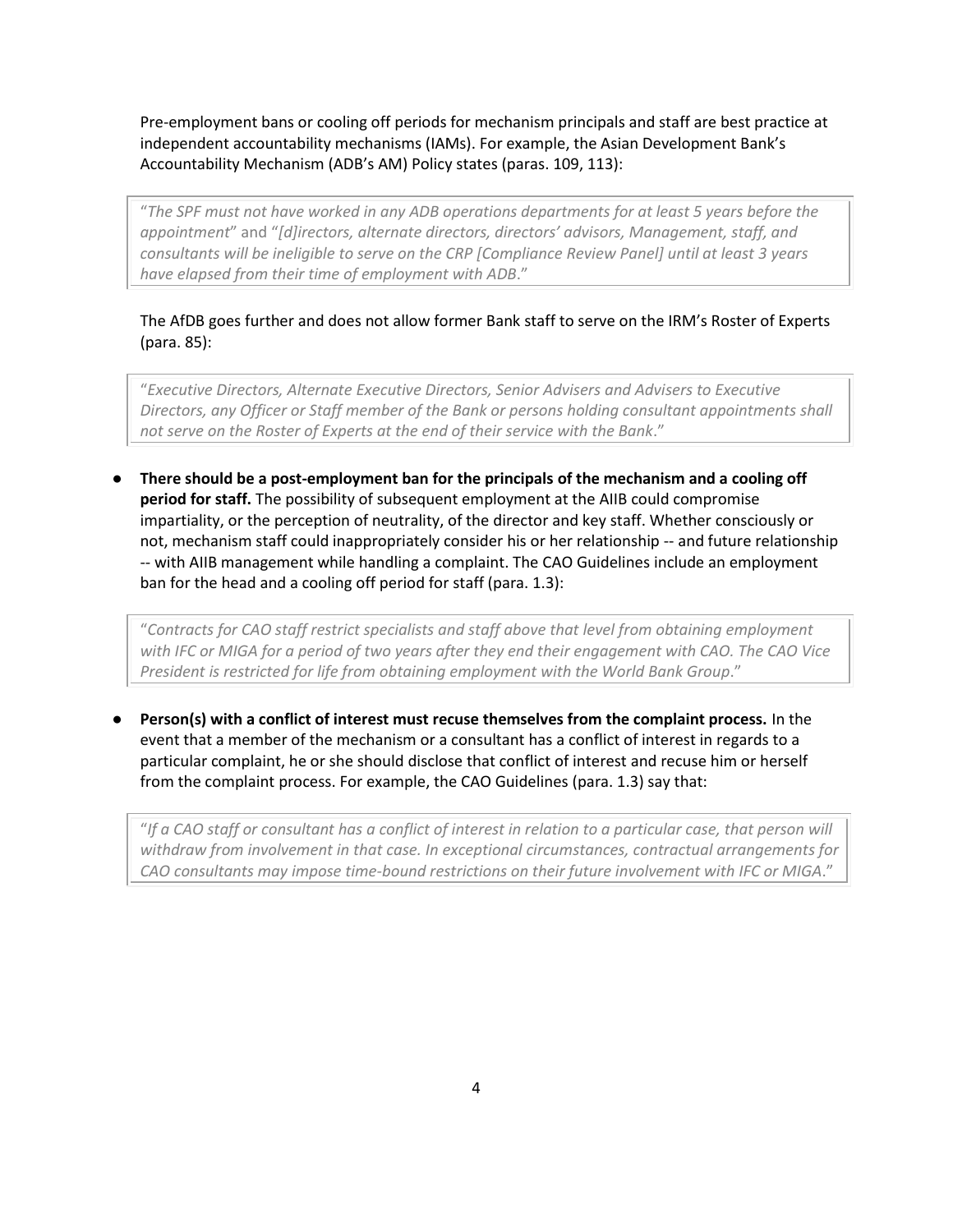#### **INFORMATION DISCLOSURE AND OUTREACH**

Many individuals who experience harm as a result of development finance institution (DFI)-supported projects are neither aware that a complaints mechanism exists nor understand the mechanism's process for reviewing and resolving concerns. In order to improve project-affected communities' awareness and understanding, AIIB and CHM policies should: commit to transparency and disclosure of information about the mechanism's procedures, operations, and cases; empower the CHM to conduct public outreach in the AIIB's countries of operation; and promote engagement by the CHM with external stakeholders. Specifically:

● **The AIIB should require clients and sub-clients to disclose the existence of the mechanism to project-affected communities.** Clients and sub-clients are often the primary source of information about a project for affected communities. The AIIB should require clients and sub-clients to disclose the existence of the mechanism during project consultation processes and through other appropriate means. Bank staff should also be required to work with clients to ensure disclosure of information for all types of financing, including indirect lending through financial intermediaries. ADB's AM Policy, for example, states (para. 211):

"*Staff, working with the borrower, will disseminate information early in the project cycle about the Accountability Mechanism and its availability as a recourse in case other mechanisms for dealing with harmful project effects are not successful. The intensity and format of this activity will vary with the nature of the project. Operations departments will focus on projects with a high degree of*  safeguard risks, such as projects with heavy resettlement. Pamphlets in national or official languages, community notice boards, audiovisual materials, or other appropriate and effective *means will be used to inform people.*"

● **Information about the mechanism should be included in relevant AIIB publications and feature prominently on its website.** A link to the mechanism's webpage should be displayed prominently on the Bank's website in a manner similar to the current link to "Report fraud or corruption," which is displayed on every page within the AIIB's website. Further, AIIB management should collaborate with the CHM in support of its efforts to publicize its role. For example, IDB's MICI Policy states (para. 60):

"*[t]he MICI Director will coordinate with other Bank offices and units to ensure that information about the Mechanism is integrated into Bank activities and publications designed to promote information about the institution. Management will support the MICI's efforts to publicize the Mechanism."*

● **Information about the CHM, including a model complaint letter, should be produced in multiple languages and accessible formats.** Informational documents about the CHM regarding its policies, guidelines, and other relevant materials should be produced in digital and printed formats in multiple languages. A simple model complaint letter, such as the template provided by the IFC's CAO, should be produced to guide communities to submit the necessary information for registering a complaint. For example, the CAO Guidelines (para. 1.6) commit to publishing: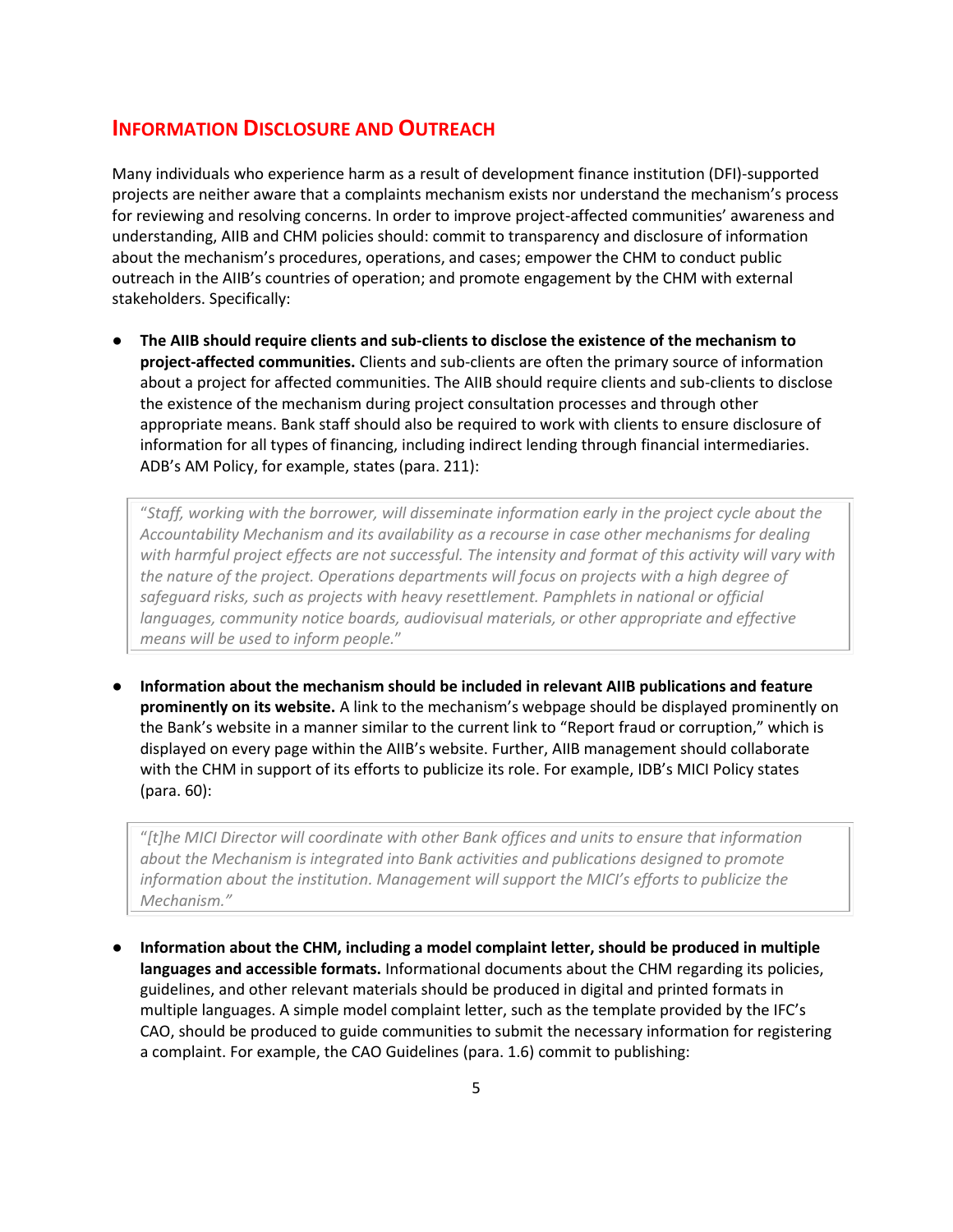"*CAO Operational Guidelines, CAO's Terms of Reference, information brochures, and other materials in the official languages of the World Bank Group [Arabic, Chinese (Mandarin), English, French, Russian, Spanish, and Portuguese], and additional languages where deemed necessary, and mak[es] these documents available in hard copy, online, and by other culturally appropriate means.*"

● **The CHM should develop a public outreach strategy, including accessible events in the DFI's countries of operation, with adequate budget to support participation by potentially affected communities.** Independent accountability mechanisms from multiple DFIs have begun to hold regular outreach events, sometimes jointly, such as one held in June 2017 in Bangkok by the World Bank's Inspection Panel, the IFC's CAO, and the ADB's AM. The IDB's MICI Policy states (para. 60):

*The MICI office has a mandate to conduct public outreach throughout Latin America and the*  Caribbean. The MICI Director will develop and implement an outreach strategy to inform civil *society.*"

● **The CHM should publish a complete and updated complaint registry.** The registry should include pending, completed, and closed cases, including ineligible complaints, with links to complaint letters (redacted if complainants request confidentiality), decisions on complaint eligibility, assessment reports, dispute resolution reports and agreements, terms of references for compliance review investigations, investigation reports, management responses and proposed remedial actions, monitoring reports, conclusion reports, and other relevant documentation. This registry should be published online, in a similar manner to other accountability mechanisms. The MICI publishes all complaints received, even those later declared ineligible, and all related materials (para. 62):

"*The Mechanism will maintain a virtual Public Registry that will provide up-to-date information on Requests submitted to the Mechanism and their processing, and will include the publication of the public documents provided for under this Policy*."

● **The CHM should establish an external stakeholder advisory group to regularly provide strategic guidance, advice and feedback.** The advisors should include representatives from CSOs and technical experts in fields such as accountability, sustainable development and conflict resolution. The CAO's website specifies:

"*CAO meets with a Strategic Advisors Group comprised of professionals from civil society, private industry, academia, and the field of mediation and conflict resolution*."

● **The CHM should join the IAM Network**. The IAM Network is a forum for information exchange and learning for mechanisms of public DFIs. The Network is guided by principles of independence, impartiality, transparency, integrity, professionalism, accessibility, and responsiveness. According to the IAM Network criteria, for the CHM to participate it must be,

*inter alia*, a "*citizen‐driven complaint and response mechanism*" and be "*operationally independent*."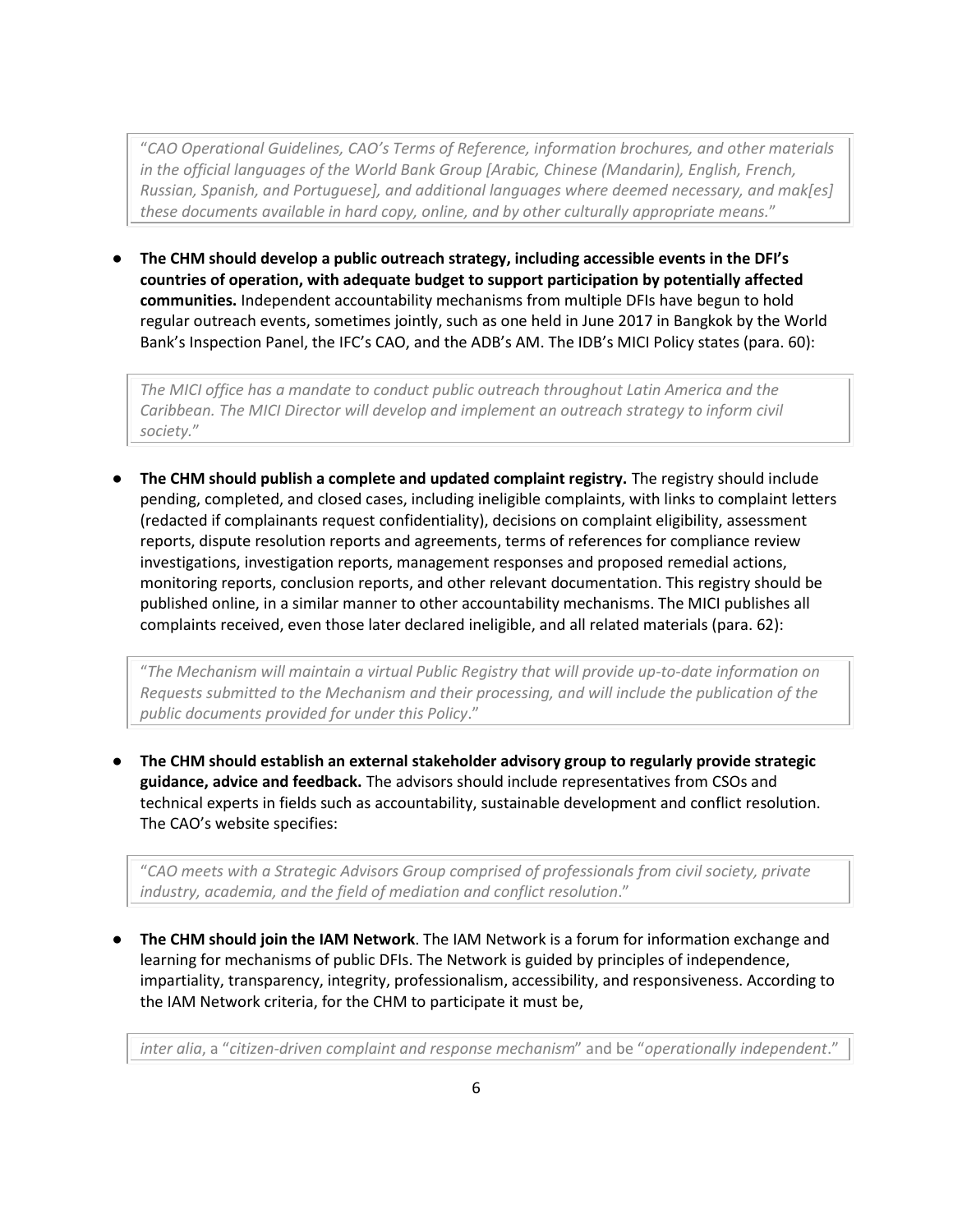Some IAM policies, such as that of the Independent Complaints Mechanism (ICM) of the Netherlands Development Finance Company (FMO) and the German Investment and Development Corporation (DEG), codify membership in the IAM Network (para. 1.2.7):

"*The ICM is a member of the global network of Independent Accountability Mechanisms (IAM).*"

By contrast, the World Bank's Grievance Redress Service (GRS) is not operationally independent from Bank management and thus not eligible to join the IAM Network.

● **The CHM should regularly review its policy and guidelines through a public process**. In order to ensure that the mechanism continually improves and remains responsive to project-affected communities, it should conduct public reviews at regular intervals. The review should include a public consultation process, soliciting input from project-affected communities, complainants and other stakeholders. In addition to regular reviews, the CHM should implement systems to collect information about its own performance. For instance, the CAO has implemented a Monitoring and Evaluation system, which is a tool used to capture feedback from complainants. The European Bank for Reconstruction and Development's Project Complaint Mechanism (EBRD's PCM) Rules of Procedure enshrines a regular review (para. 72):

"*The PCM will be reviewed by the Board every five (5) years or as needed.*"

#### **COMPLAINT PROCESS**

In order to deliver real results for affected communities, the CHM's jurisdiction and eligibility rules should be designed to **minimize barriers to access** to the mechanism and allow complaints to proceed in a **predictable, transparent, and effective manner**. Accordingly, the CHM's framework should include, at minimum, the following provisions for the complaint process:

● **The CHM should accept complaints across all AIIB operations, and all stages of operations, including activities co-financed with other DFIs.** The risk of harm to communities and the environment is not limited to certain lending instruments but can result from all types of activities financed or co-financed by the AIIB. Accordingly, the jurisdiction of the mechanism should extend to all AIIB-supported operations and activities. The CAO's jurisdiction extends to (para. 4.1):

*"all IFC's business activities including the real sector, financial markets, and advisory services."* The European Investment Bank's (EIB's) Complaints Mechanism (CM) Operating Procedures state (para. 4.3) "*A complaint is considered admissible if the allegations relate to a decision, action or omission by the EIB."*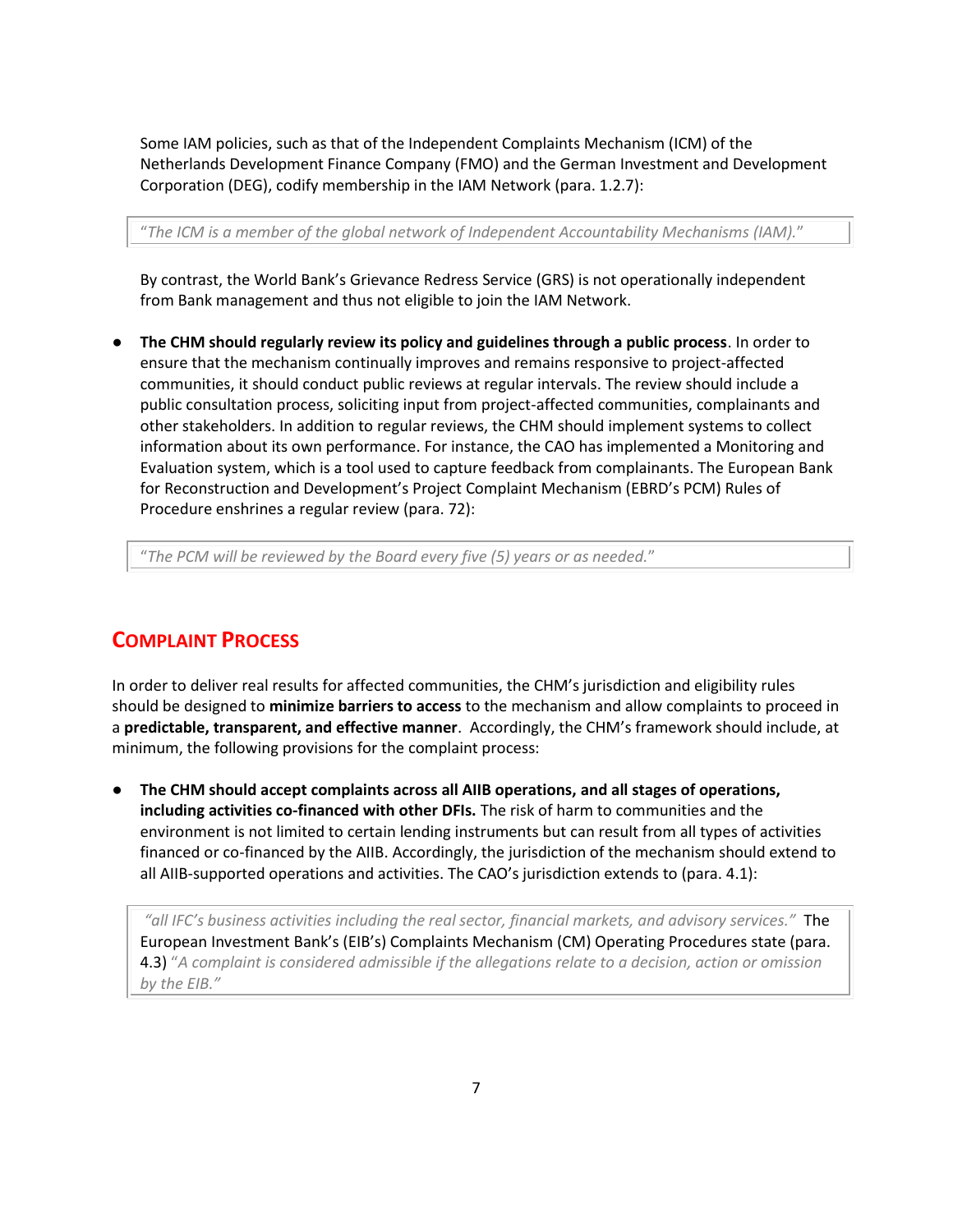● **The eligibility requirements should be simple.** Complainants often lack the resources and information necessary to file detailed claims of their grievances and policy non-compliance. Complainants to the CHM should simply be required to outline how the alleged harm or potential harm affecting them is tied to AIIB-supported activities. For example, the CAO Guidelines state (para. 2.2.1) that the CAO will deem a complaint eligible if it:

"*1. …pertains to a project that IFC/MIGA is participating in, or is actively considering. 2. The issues*  raised in the complaint pertain to CAO's mandate to address environmental and social impacts of *IFC/MIGA projects. 3. The complainant is, or may be, affected by the environmental and/or social impacts raised in the complaint.*"

**Complaints should be admissible prior to project approval.** In order to prevent or mitigate potential adverse impacts, complainants should be able to bring complaints to the mechanism before the project is approved by the AIIB's Board. Under the CAO Guidelines (para. 2.2.1), it can accept complaints if:

"*The complaint pertains to a project that IFC/MIGA is participating in or is actively considering.*"

● **Complaints should be admissible for a reasonable period of time following project completion.**  The full implementation of applicable environmental and social standards – and the realization of their objectives – are sometimes only achieved after project loans have been fully disbursed and the "main" project activities (e.g. infrastructure construction) have been completed. Moreover, an activity's social and environmental impacts may only be felt after project completion. Thus, the CHM should accept complaints throughout the project lifecycle and for a period of time after the project is closed. The Guidelines of UNDP's SECU (sec. 1.1) exclude complaints

"*relating to projects or programmes […] for which UNDP's support has ended and its role can no longer reasonably be considered a cause of the concerns raised in the claim."* However, *"when UNDP's support has ended, but impacts can fairly and reasonably be traced to UNDP's involvement, the SECU will accept complaints that are likely to provide institutional learning, prevent future mistakes and abuses, or support resolution of concerns of communities."* The ADB AM's procedures state (para. 142(iv)): "*Complaints will be excluded if they are: … about an ADB-assisted project for which 2 or more years have passed since the loan or grant closing date."* 

● **Complainants should not be required to take other steps to resolve their grievances as a precondition to filing a complaint to the CHM.** There are many reasons why project-affected people may not feasibly be in a position to attempt to resolve their grievances through other means. For example, AIIB staff and AIIB clients may not be accessible or equipped to address grievances. Additionally, project-affected people may fear reprisals if they attempt to challenge or oppose a project through local institutions and offices, and without their identities being kept confidential. Moreover, project-level grievance mechanisms, where they do exist, are frequently inefficient and ineffective because they lack independence, capacity and resources. The ADB's AM Policy states (para. 144) that the AM: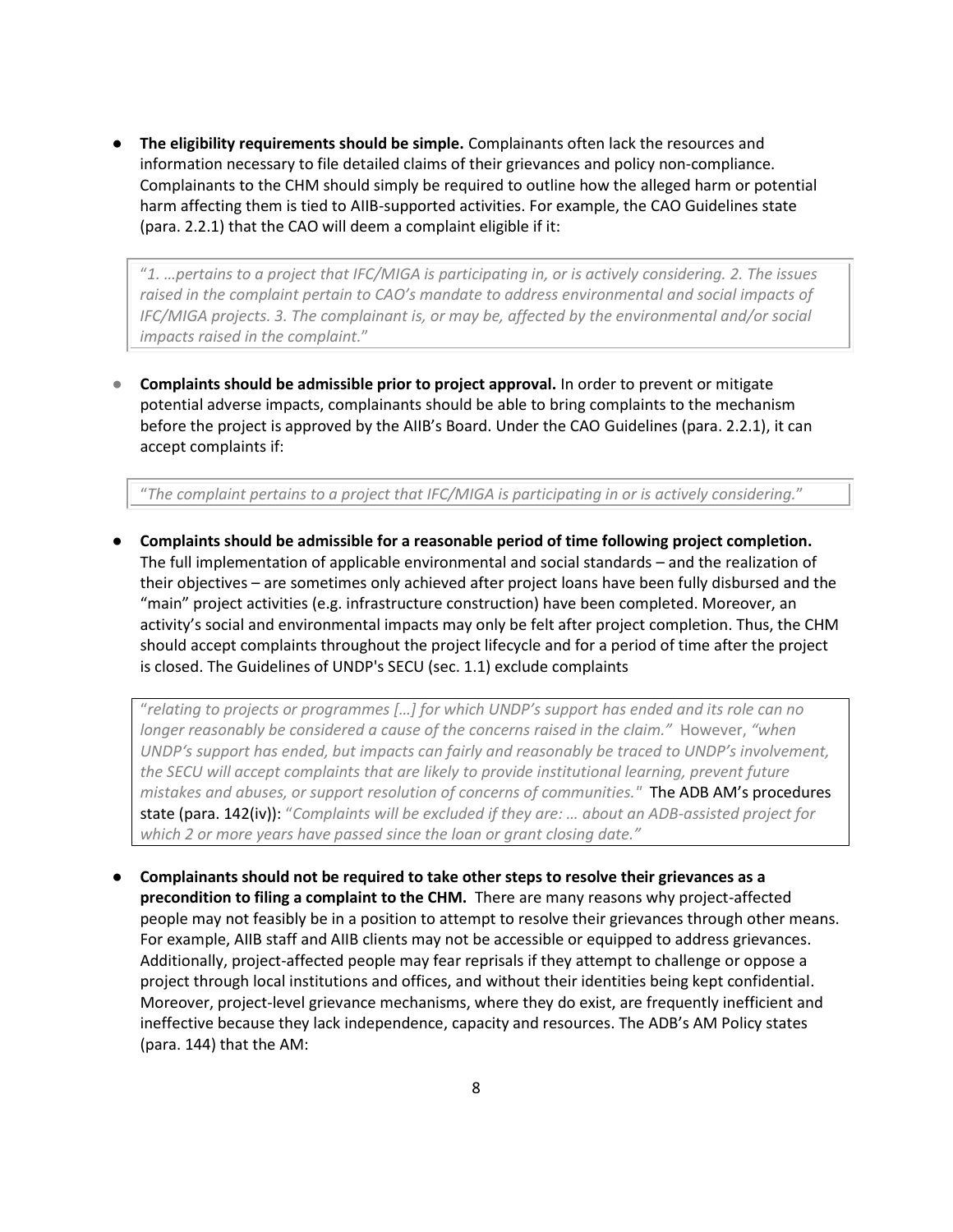"*will not require complainants' good faith efforts to solve problems with project-level grievance redress mechanisms as a precondition for their access to the Accountability Mechanism.*"

● **The CHM should accept complaints from one or more individuals.** There is no correlation between the existence of harm and the number of complainants. Even just one complainant should have the right to seek redress for harm through the CHM. The CAO Guidelines state (para. 2.1.2):

"*Any individual or group of individuals that believes it is affected, or potentially affected, by the environmental and/or social impacts of an IFC/MIGA project may lodge a complaint with CAO.*"

● **Judicial or other parallel proceedings should not automatically bar complaints.** The CHM should only opt to bar or suspend a complaints process if parallel proceedings already instituted would interfere in their handling of the complaint, or vice versa. This is more likely to be the case with dispute resolution, as multiple processes involving the same parties and issues are usually not conducive to a positive outcome. As compliance review by CHM uniquely relates to AIIB policy, which will not be the subject of any other mechanism or proceeding, interference is unlikely, and the complaints process should be able to proceed. The Guidelines of the CAO outline (para. 1.1):

"*CAO has no authority with respect to judicial processes*. *CAO is not an appeals court or a legal enforcement mechanism, nor is CAO a substitute for international court systems or court systems in host countries*.*..where CAO is engaged in complaints that overlap the jurisdiction of other organizations' accountability mechanisms, CAO will collaborate … to ensure that the complaint is handled in a manner that is fair and efficient.*"

● **Complainants should be allowed to have representation or advisors support them throughout the complaint process.** CSOs and other advisors can play an important role in informing, advising and otherwise supporting complainants throughout the complaint process, for both compliance review and dispute resolution. The CHM should respect this relationship and be open to the involvement of legitimate advisors in a manner requested by the complainants. Moreover, due to potential reprisals, affected communities may need to file complaints via a representative. Both local and international organizations should be allowed to represent and/or support the complainants. The EBRD's PCM Rules (para. 5) allow for an Authorised Representative to serve as a

"*point of contact for all formal communications between the PCM Officer and the Complainant*."

The CHM should ensure that the complaint process is culturally appropriate, gender responsive, **and equally available to all.** For example, complainants should be able to submit complaints in a variety of forms, either in writing, orally, or via recording, and in their own language. UNDP's SECU Investigation Guidelines state (sec. 7):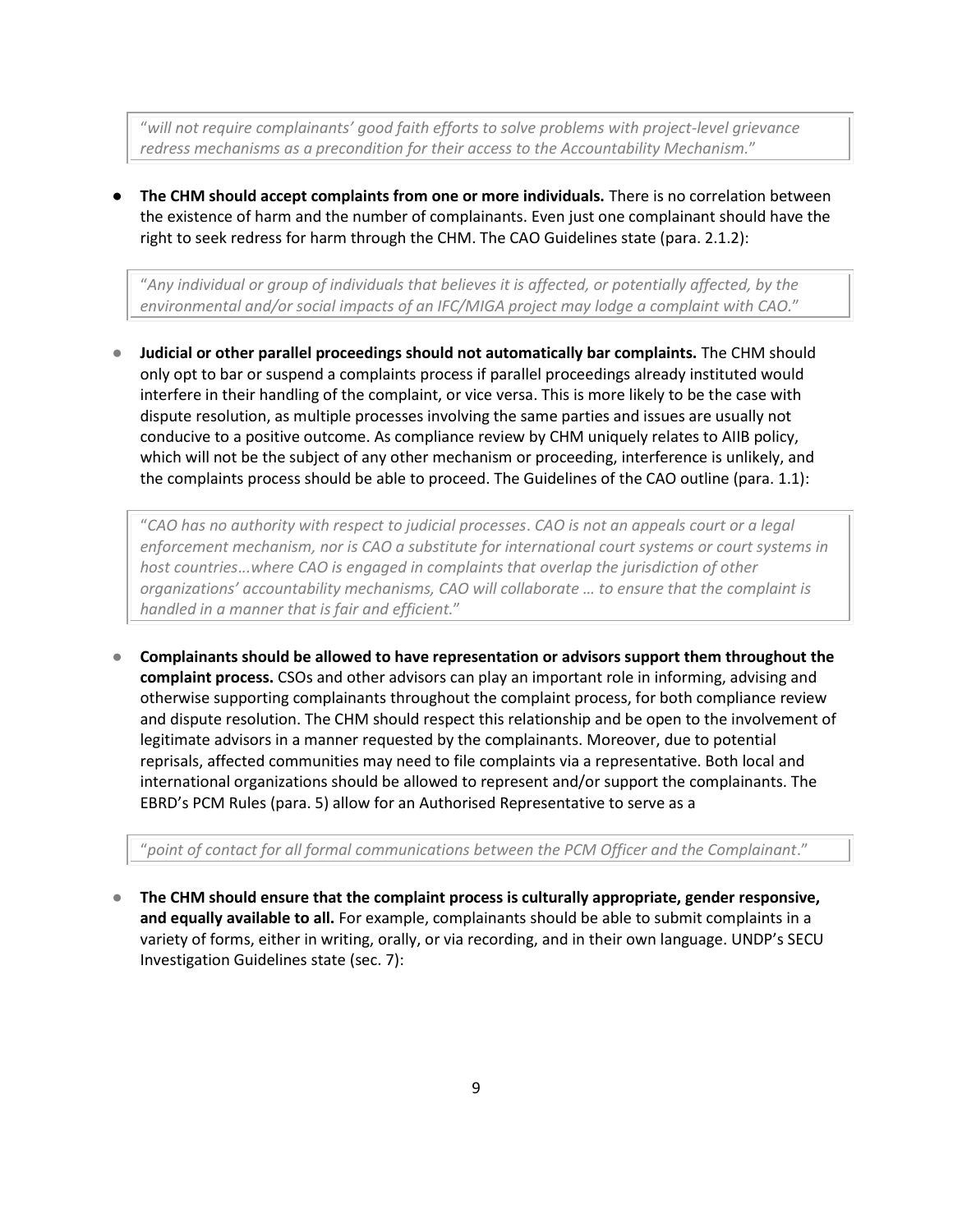"*Complaints are received by mail, email, telephone, facsimile, and SECU's dedicated online submission form.*" The Guidelines of the CAO state (para. 1.6): "*The working language of CAO is English, but CAO works to facilitate communications with its stakeholders in any language, including the submission of complaints and publication of CAO reports and materials.*"

● **The CHM should routinely conduct site visits during the eligibility phase and as often as necessary throughout the process.** Site visits allow the mechanism to explain its process to complainants, clients, and bank staff and provide the mechanism with a better understanding of the issues and context germane to the complaint. The Inspection Panel's Procedures (para. 37) provide for this:

"*During the twenty-one day period, a Panel team normally conducts a field visit to the project area to help confirm the technical eligibility of the Request and inform the Panel's recommendation to the Board. During the field visit, the Panel team meets with the Requesters, and briefs them orally about relevant information in the Management Response, including any proposed remedial actions, as relevant to the Panel's recommendation to the Board. Bank staff of the country office, officials of the implementing agency and other interested parties may provide relevant information*."

● **Complainants should be allowed to choose dispute resolution, compliance review, or both and their sequence.** The CHM should be empowered to conduct dispute resolution and compliance review contemporaneously or sequentially, as appropriate and as requested by the complainants. UNDP's SECU Guidelines provide (sec. 8.3) that

"*[i]f both processes are applicable, the Complainant will be informed that both are applicable, and be given the choice to proceed with compliance review, stakeholder response [dispute resolution], or both.*"

The CHM should adhere to clearly established timelines for each stage of the complaint process. Predictability and transparency of the complaint process is essential for communities' trust in the mechanism. The CHM should strictly adhere to its established timelines and provide clear reasons to complainants when it cannot meet those timelines. The CAO Guidelines state (paras. 2.3-2.4):

"*CAO will complete the assessment within 120 working days of the date a complaint was determined eligible for assessment. CAO will provide an Assessment Report to the parties, the President, the Board, and the public…If the nature of the complaint or special circumstances requires more flexibility, CAO, in consultation with the parties, will review the timeline for handling the complaint*."

● **The CHM should keep complainants regularly updated on the status of their case.** Regular communication from the mechanism will reassure complainants that their complaint has not been forgotten even if there is little progress to report. Communication should be culturally and gender sensitive, in the complainants' own language, and should account for the complainants' literacy levels. The AfDB's IRM assigns this responsibility to the director of the CRMU (para. 79(e)):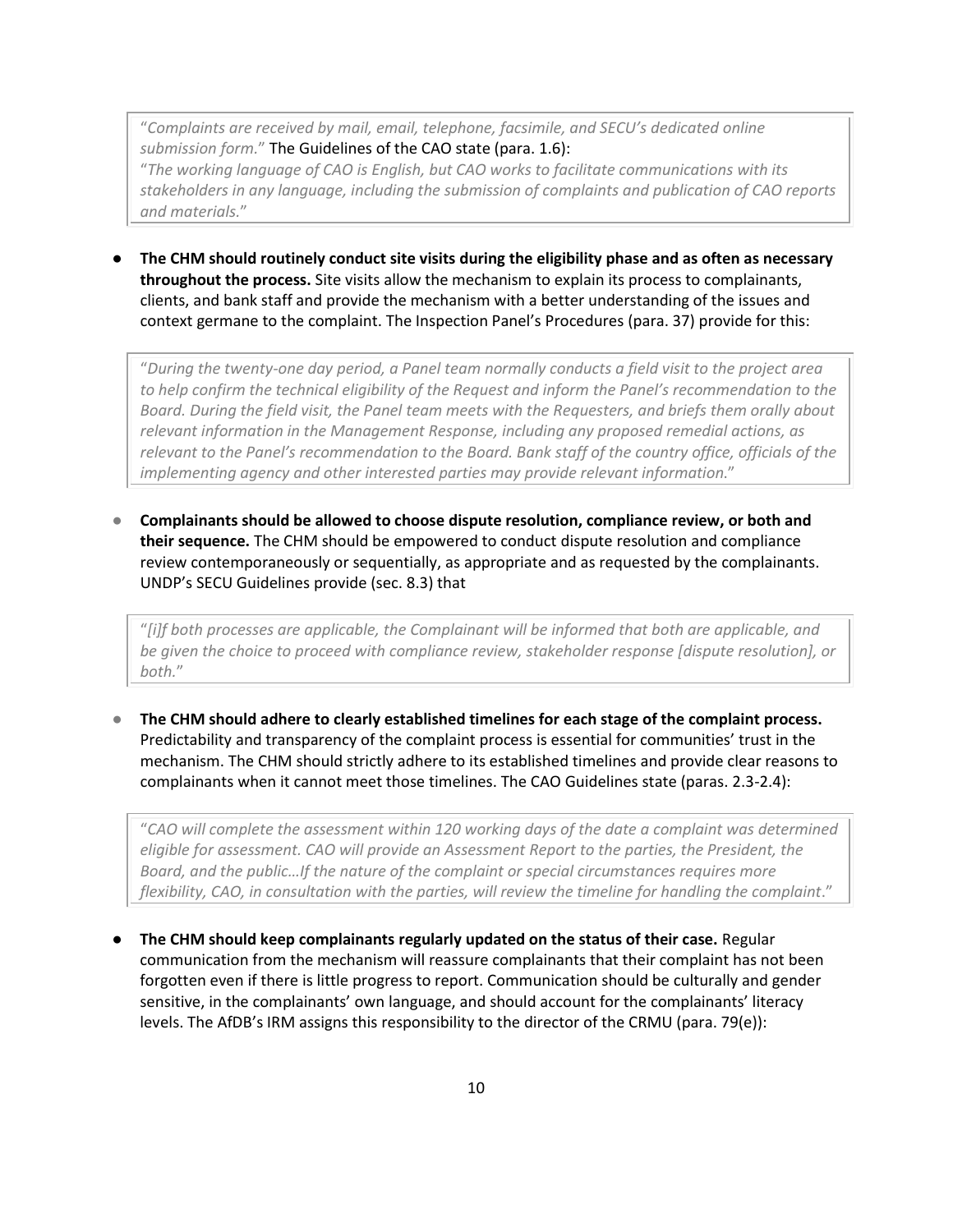"*Sending out notices of registered Requests to all interested persons; noting the progress of each Request on the Register and, if required by the circumstances, providing additional updates on such progress to the Requestors and other interested persons; responding to requests for information from Requestors and other interested persons in respect of a particular Request.*"

● **The CHM should take measures to prevent and address retaliation against complainants.** Globally, individuals defending their human rights and the environment have increasingly faced intimidation, violence, and reprisals. The mechanism should develop a protocol for addressing threats of and actual retaliation against complainants or those associated with the complaint process. The Inspection Panel has developed such a protocol whose objective is to (sec. 3):

"*(i) identify and monitor potential risks of retaliation, including emerging risks; (ii) plan and adopt preventive measures to address and reduce these risks; and (iii) identify appropriate responses if retaliation occurs.*"

● **Prior to publishing or disclosing the complaint to other parties, including the AIIB, the CHM should seek the complainants' permission to do so and ask if they wish to keep their identities confidential.** Confidentiality is an important safeguard to protect complainants who may be at risk if their identities were disclosed. The Policy of the FMO/DEG's ICM states (para. 3.1.8) that the mechanism will:

"*strictly respect and safeguard the absence of explicit consent by a complaining natural person, and refrain in such cases from disclosing the Complainants' identity to internal and external parties*.*"*

● The CHM should have the authority to recommend the suspension of the project in the event of **imminent harm.** Complaint processes can take a year or more to complete. The CHM should have the mandate to ensure that, if needed, measures are taken to protect affected communities from harm throughout the process. UNDP's SECU Guidelines allow (sec. 13) the Lead Compliance Officer to:

"*recommend to the Administrator that UNDP take interim measures pending completion of compliance review…Such interim measures could include suspending financial disbursements or taking other steps to bring UNDP into compliance with its social and environmental commitments, or to address the imminent harm. The Lead Compliance Officer will endeavor to consult potentially affected people on these measures, depending on time and related constraints.*"

● **AIIB management and staff should be required to fully cooperate with the CHM in order to ensure the effective functioning of the mechanism.** Upon the request of the CHM, both compliance review and dispute resolution, AIIB management and staff should, inter alia, provide full access to projectrelated information, respond frankly to questions posed by the CHM in the course of its activities, and assist in arranging travel to the project site and field offices. The ADB's AM Policy contains a provision requiring ADB management and staff to cooperate in a number of listed ways in the mechanism's processes (para. 137):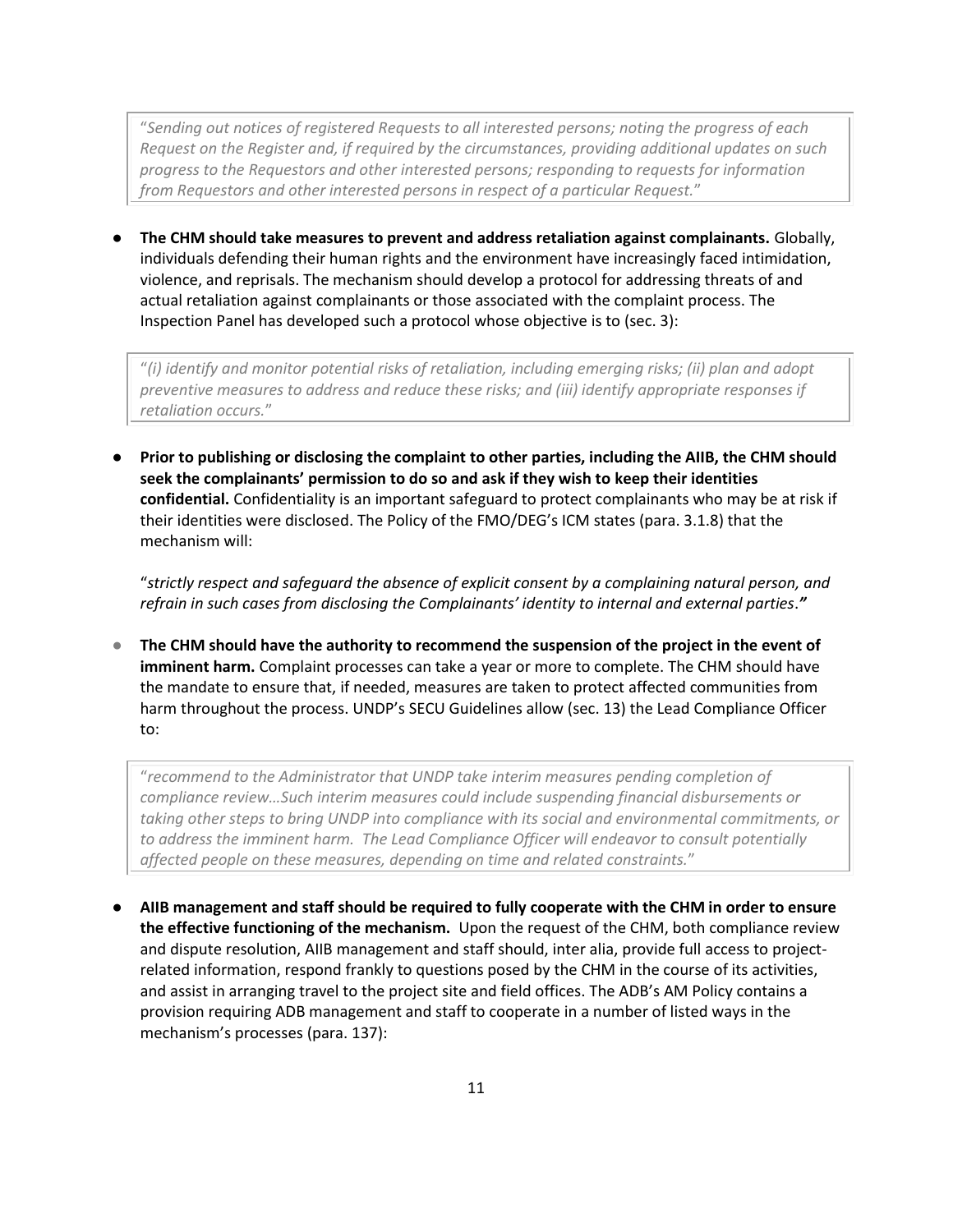*"ADB Management and Staff will (i) ensure that the OSPF and CRP have full access to project-related information in carrying out their functions; (ii) provide assistance to the OSPF in problem-solving; (iii) coordinate with the CRP on compliance review; […]"* etc.

## **COMPLIANCE REVIEW (CR)**

A robust compliance review function is a hallmark of all IAMs. CR seeks to ensure that the DFI has complied with its environmental and social policies, standards and other criteria. As such, the CR function is a critical tool to ensure the accountability of an institution to its policies and commitments. In addition, the results of CR should inform continuous improvements to policies and procedures, and their implementation, to prevent and minimize problems from arising in the future.

Most importantly, a compliance review process should end in material remedies for complainants. Restoring a project to compliance with the DFI's requirements necessarily includes necessary "fixes" that will prevent harms and the redress of any harm already done to complainants. **Achieving full and effective remedy through a compliance review process requires the active and constructive participation of DFI management**, an aspect that is often lacking at most DFIs. Management must be required to engage meaningfully with complainants to find mutually agreeable ways to address the IAM's findings. The process for management engagement should be elaborated either in the IAM's policy or in a separate procedure governing Management's role in a complaint process.

In order to effectively achieve both institutional accountability and redress for complainants, the following elements of a CR are necessary:

● **In addition to accepting complaints from project-affected people, the CHM should have the authority to initiate a CR itself.** In limited circumstances—for example if the CHM becomes aware of information suggesting serious non-compliance by the DFI or if the filing of a complaint would entail significant risk to project-affected people—the CHM should initiate its own investigation. The IFC's CAO has exercised this authority, resulting in significant policy reform in a few cases. The CAO Guidelines state (para. 4.2.1):

"*Compliance appraisals of one or more IFC/MIGA projects are initiated in response to any of the following circumstances: A request from the CAO Vice President based on project-specific or systemic concerns resulting from CAO Dispute Resolution and Compliance casework*."

● **The CHM should assess compliance against a set of criteria appropriate to the case at hand.** These criteria could derive from, for example, applicable AIIB policies, standards, guidelines, environmental and social assessments, host country legal and regulatory requirements and international standards. For example, the Guidelines of the IFC's CAO state (para. 4.3):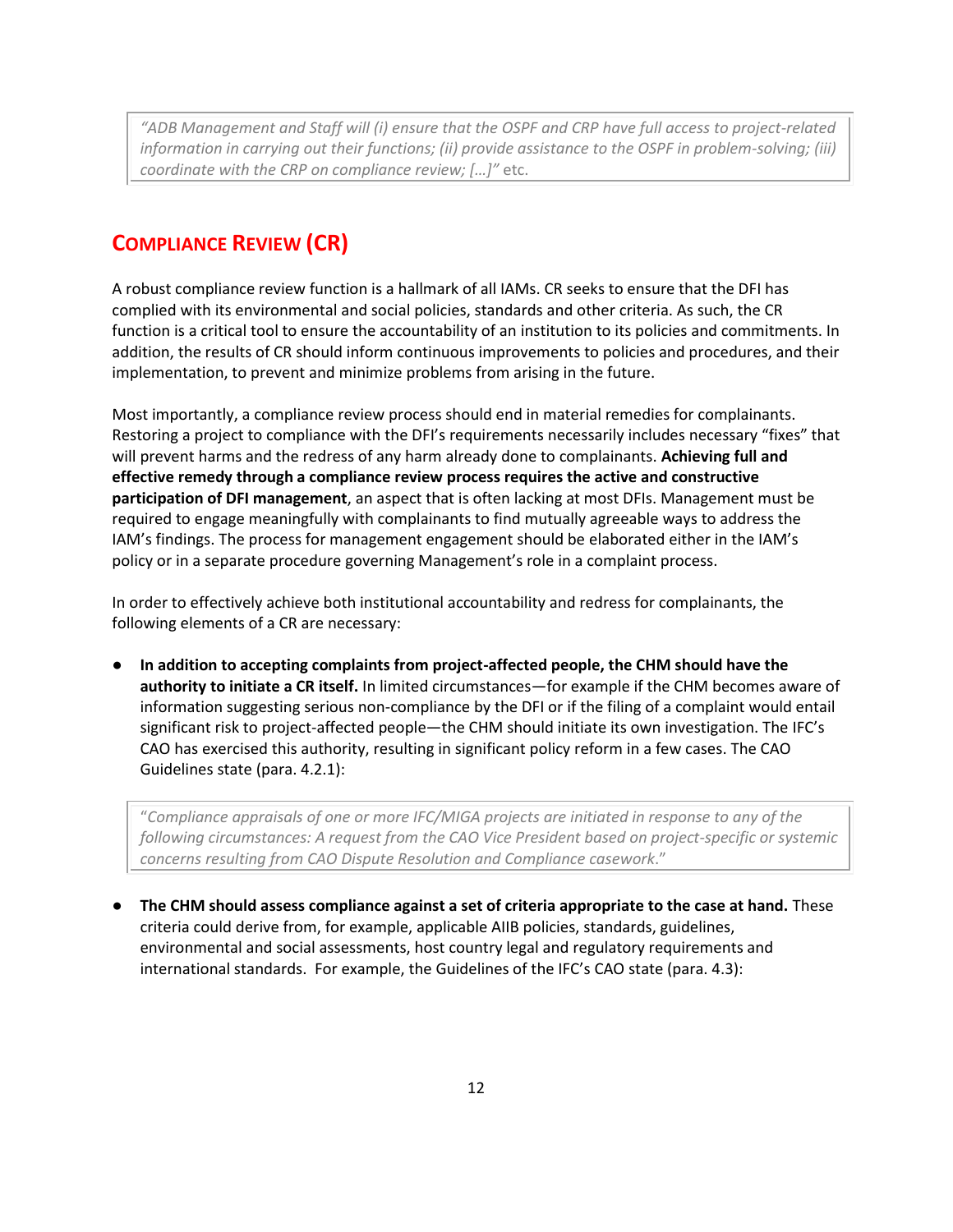*"The compliance investigation criteria include IFC/MIGA policies, Performance Standards, guidelines, procedures, and requirements whose violation might lead to adverse environmental and/or social outcomes. Compliance investigation criteria may have their origin, or arise from, environmental and social assessments or plans, host country legal and regulatory requirements (including international legal obligations), and the environmental, social, health, or safety provisions of the World Bank Group, IFC/MIGA, or other conditions for IFC/MIGA involvement in a project."*

● **The CHM should additionally seek to identify weaknesses and gaps in AIIB policies and standards that result in adverse social and environmental risks and impacts.** The investigation of the risks and impacts that emerge from projects as they are designed and implemented provides the best opportunity to identify policy lacunae. Such identification should then lead to policy improvements, reducing the risk of negative impacts in the future. The CAO Guidelines (para. 4.2.1), for example, seeks to determine whether:

*"[t]here are indications that a policy or other appraisal criteria may not have been adhered to or properly applied by IFC/MIGA"* and whether *"[t]here is evidence that indicates that IFC/MIGA's provisions, whether or not complied with, have failed to provide an adequate level of protection."*

● **The CHM should be allowed to seek outside legal counsel for advice**. A DFI's legal department will often be involved in legal matters involved in project preparation, approval and supervision. The legal department is also likely to be involved in preparing management responses to complaints. It is therefore an inherent conflict of interest if the legal department also provides advice to the IAM or the Board in the course of a CR. For that reason, the CHM should be allowed to seek outside counsel, as the MICI Policy provides (para. 64):

"*Except with regard to the Bank's rights and obligations, the MICI Director may also, at any time, seek external legal advice on Request-related issues as they arise*."

● **The CHM should make recommendations to bring the project into compliance and redress harms**. Where the CHM finds non-compliance that has contributed to harms or the risk of harm, the CR report should include a set of recommendations for remedial measures. Both the complainants and the AIIB should have an opportunity to comment on the recommendations at the same time as they comment on other parts of the draft CR report (see below). The EBRD's PCM Rules (paras. 44-45) give the experts the authority to make recommendations and allow complainants to comment on them:

"*If the Compliance Review Expert concludes that the Bank was not in compliance with a Relevant EBRD Policy, the Compliance Review Expert will issue a Compliance Review Report which will include recommendations to: a) address the findings of non-compliance at the level of EBRD systems or procedures in relation to a Relevant EBRD Policy, to avoid a recurrence of such or similar occurrences, and/or b) address the findings of non-compliance in the scope or implementation of the Project, taking account of prior commitments by the Bank or the Client in relation to the Project."* And: "*Taking account of the Management Action Plan and Complainant's comments, the Compliance Review Expert may adjust his or her recommendations.*"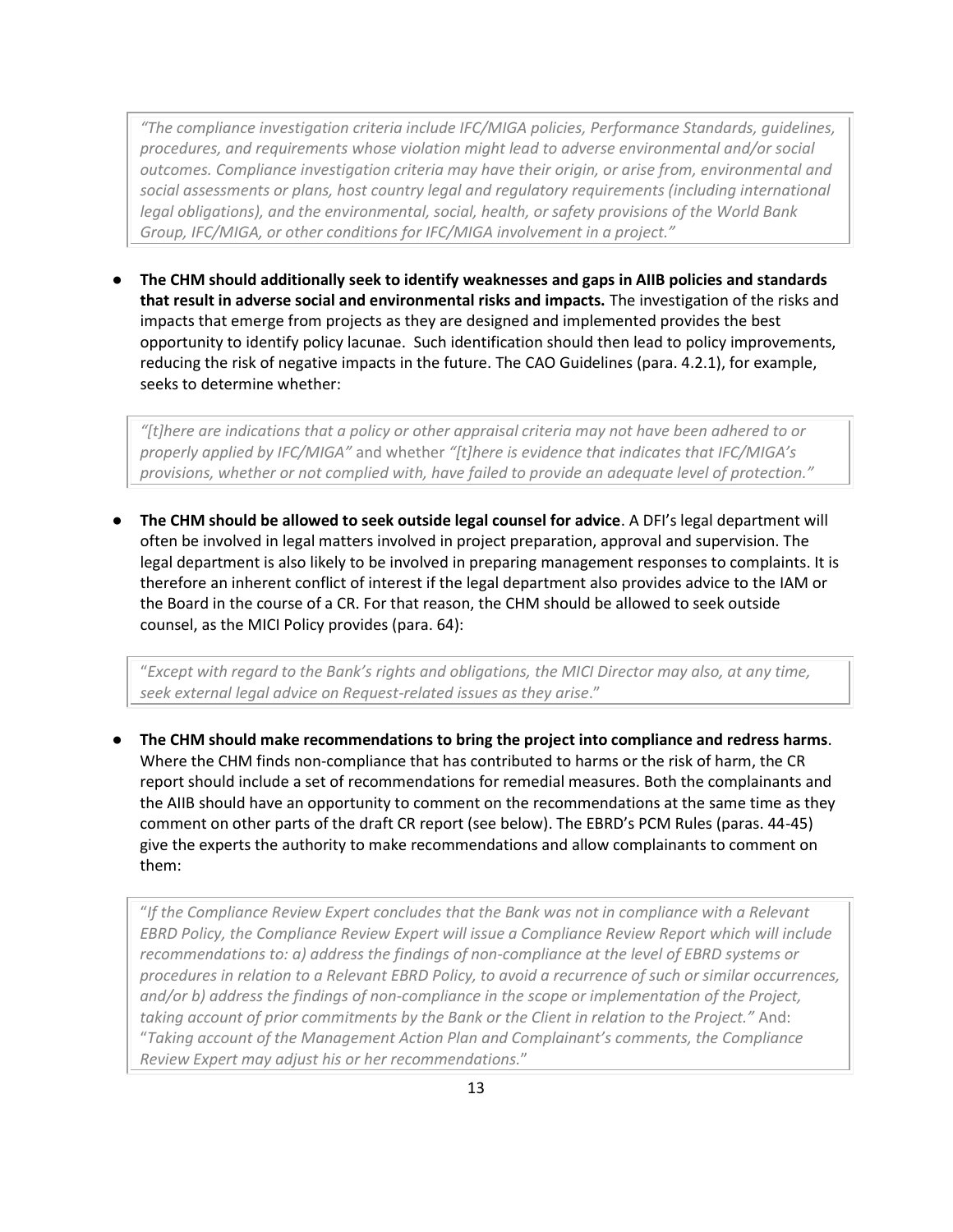● **All parties should have the opportunity to comment simultaneously on a draft CR report**. Most IAMs allow complainants to review a draft of the CR report to suggest factual corrections. Best practice by the IAMs, represented by the IDB's MICI and the ADB's CRP, is to share the draft with complainants and the DFI simultaneously for their comment. Doing so preserves the integrity of the IAM and the complaint process by preventing the appearance that management has undue influence on the CR findings or recommendations. The ADB's AM Policy states (para. 185):

"*Upon completion of its compliance review, the CRP will issue a draft report of its findings to the complainants, the borrower, and Management for comments and responses within 45 days […] Each party will be free to provide comments, but only the CRP's final view on these matters will be reflected in its final report.*" The MICI Policy states (para. 44): "*Once the MICI has completed its*  investigation, it will issue a draft report including a review of its main findings of fact and *recommendations, and forward them to Management and the Requesters for their comments. Management and the Requesters will have a term of 21 Business Days to send comments on the draft report*."

● **The final CR report should be shared simultaneously with complainants and the AIIB Board and management**. Complainants should have access to the CR report before entering into dialogue with management regarding the action plan to give effect to the recommendations. Complainants also require the final report in order to inform the Board of their perspectives on its findings and the proposed recommendations to address them. The AfDB's IRM represents best practice on this element (para. 63):

"…*the Compliance Review Report shall be made available to the Requestors at the same time as it is submitted for consideration and decision [by the President or Board]*."

● **AIIB management must be required by Board-approved policy to develop and implement an action plan to give effect to the CHM's recommendations as approved by the Board**. In the absence of this requirement, management may simply disregard the CR findings and prevent the CHM from fulfilling its mandate. The Policy of the ADB's AM represents best practice (para. 190):

"*If the CRP concludes that ADB's noncompliance caused direct and material harm, Management will propose remedial actions to bring the project into compliance with ADB policies and address related findings of harm*."

● **Management should consult with complainants on the development of the plan, and the Board should have the benefit of the complainants' perspective on its adequacy prior to approving the plan**. Obtaining the ideas and perspectives of the complainants in the development of the action plan is essential to ensuring that the measures will satisfactorily address their grievances and redress harms they have suffered. The Procedures of the World Bank's Inspection Panel require consultation with complainants (para. 70):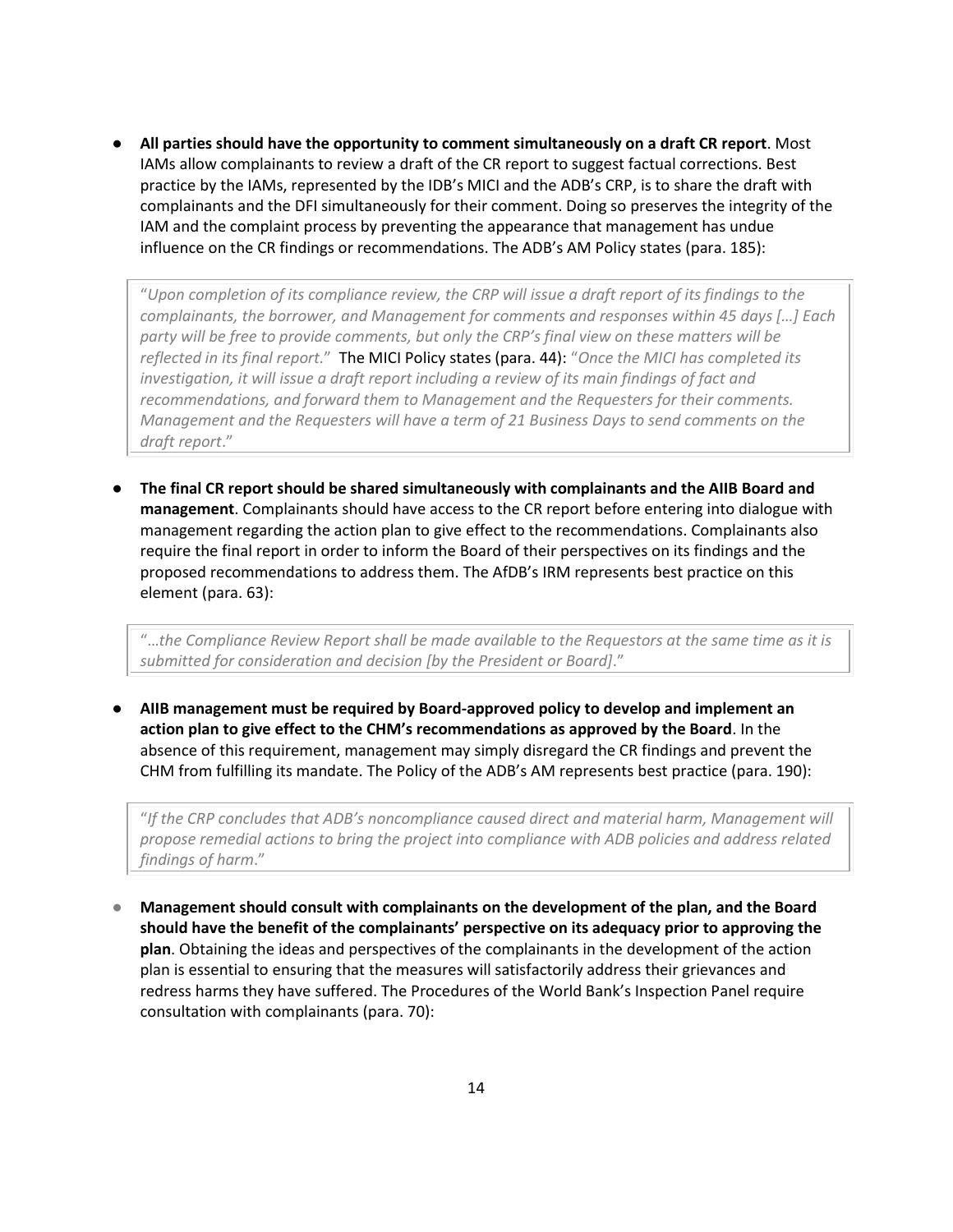"*Management will communicate to the Panel the nature and the outcomes of the consultations with the affected parties on the action plan agreed between the Borrower and the Bank. The Panel may submit to the Board, for its consideration, a written or verbal report on the adequacy of these consultations*." Under the Rules of Procedure for the EBRD's PCM, complainant's comments on the action plan are shared with the Board (para. 46): "*The PCM Officer will then: … b) submit the Management Action Plan and the Complainant's comments on the Management Action Plan to the Board of Directors or the President, as the case may be, who may decide to accept the Management Action Plan or to reject it in whole or in part*."

● **The CHM should have the mandate to monitor the case until all instances of non-compliance have been remedied**. It is not sufficient for the IAM to monitor the implementation of the action plan because the measures taken by management might not bring the project back into compliance. The duration of the monitoring period should not be prescribed by the policy. The Guidelines of the IFC's CAO represents best practice in this regard (para. 4.4.6):

"*In cases where IFC/MIGA is/are found to be out of compliance, CAO will keep the compliance investigation open and monitor the situation until actions taken by IFC/MIGA assure CAO that IFC/ MIGA is addressing the noncompliance. CAO will then close the compliance investigation*."

● **The CHM should consult with parties in the development of its monitoring reports and conduct site visits, as appropriate, to verify information provided to it.** Cases should not be closed unless there is verifiable evidence that the non-compliance has been remedied. That will require the CHM to consult with all parties involved and conduct site visits to document progress or lack thereof. Cases often receive less attention after the CR report has been published, but ensuring that findings have resulted in concrete improvements on the ground is critical to an effective grievance mechanism. The EBRD's PCM Rules (para. 47) and the ADB's AM Policy (para. 194) in combination represent best practice:

"*The PCM Officer will issue Compliance Review Monitoring Reports at least biannually or until the PCM Officer determines that monitoring is no longer needed. In the preparation of each report, the PCM Officer will consult with the Relevant Parties as appropriate*." And: "*The methodology for monitoring may include (i) consultations with the complainants, the borrower, the Board member concerned; Management; and staff; (ii) a review of documents; and (iii) site visits. The CRP will also consider any information received from the complainants and the public regarding the status of implementation*."

In addition, we believe the following innovations would help ensure a more effective compliance review and remediation process:

● **The CHM should have the power to suspend a project if non-compliance is not remedied.** Several IAMs have the mandate to recommend the suspension of disbursements to a project if it is possible that serious harm would result (see section on Complaints Process), but that mandate should extend to suspending disbursements if non-compliance is not remedied in a reasonable period of time.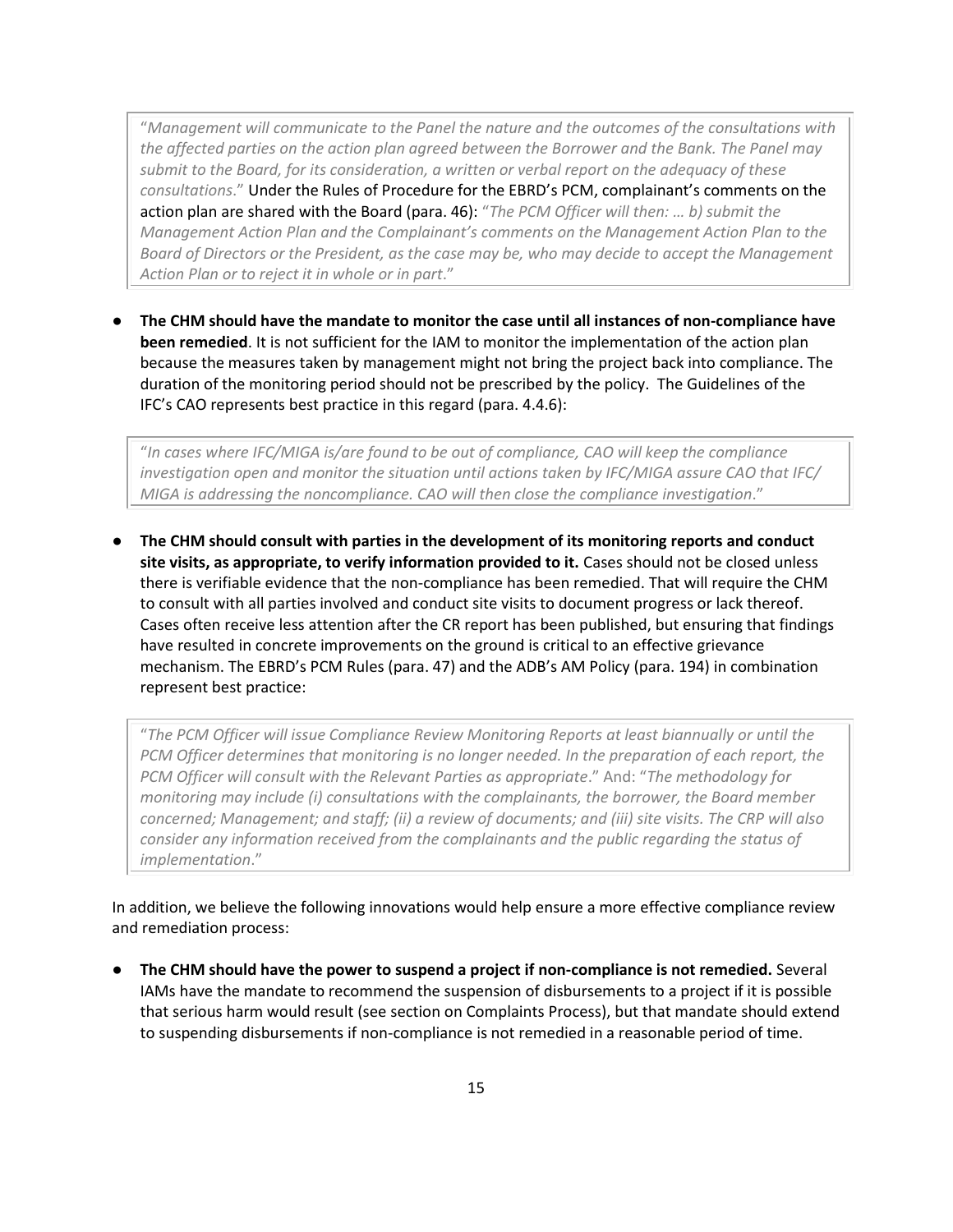● **The AIIB should establish a fund to assist in providing remedy to complainants for harm that it contributed to by its non-compliance with its commitments.** Clients should not be solely responsible for providing remedy; the DFI must discharge its own responsibility for the harm that was caused. The fund should also be available when the client is unable or unwilling to address the harm. There are several examples where DFIs have contributed their own funds to seek solutions for complainants. The AIIB should establish a permanent fund available for this purpose.

## **DISPUTE RESOLUTION (DR)**

Nearly all IAMs have a dispute resolution (sometimes called a "problem-solving") function. In general, this function allows the IAM to attempt to resolve grievances about negative social and environmental risks and impacts of a project through a range of approaches, including facilitated dialogue or mediation, joint fact-finding, and other forms of multi-stakeholder problem solving as appropriate to the case at hand. **It is important that the DR function be broadly empowered and equipped to tailor its approach to the particulars of the case, its setting and the parties to the dispute.** The decision to attempt to resolve grievances through DR should not preclude a compliance investigation; and a compliance investigation need not become an obstacle to DR and productive efforts to reach agreement among the parties. Such efforts should be taken into account in the compliance review.

Complainants to IAMs are almost always poor, marginalized from decision-making, and otherwise at a disadvantage to the owners, developers, and operators of the project that affects them. In recognition of this power imbalance, **any DR process between complainants and clients of the AIIB, and indeed AIIB itself, should ensure the application of a set of protections to ensure fairness, legitimacy and trust.** The DR process should include the following protections, at minimum:

● **The DR function should appoint a neutral, professional mediator, or other facilitator as appropriate, agreed to by the parties.** The mediator's background and skills should be suitable to the context and dynamics of the case. Parties should agree to the mediator. For example, the rules of procedure of the FMO/DEG's ICM state (para. 3.2.6):

"*In the Dispute Resolution phase, a Complaint may be handled by the Independent Expert Panel or mediators selected by the Panel, as long as all parties agree on the selected mediator*."

**•** The CHM should raise awareness among all parties of the rights and entitlements of project**affected people, including entitlements under AIIB's Environmental and Social Framework (ESF), which should form the basis of resolutions reached.** The CHM should also ensure that any resolutions reached comply with host country and international law. The CAO Guidelines state (para. 3.2.2):

"*In pursuit of resolution, CAO will not support agreements that would coerce one or more parties, be contrary to IFC/MIGA policies, or violate domestic laws of the parties or international law.*"

Further, if compliance review is completed prior to or during a DR process, the findings should be used to help ensure DR outcomes are consistent with AIIB policies, including the ESF.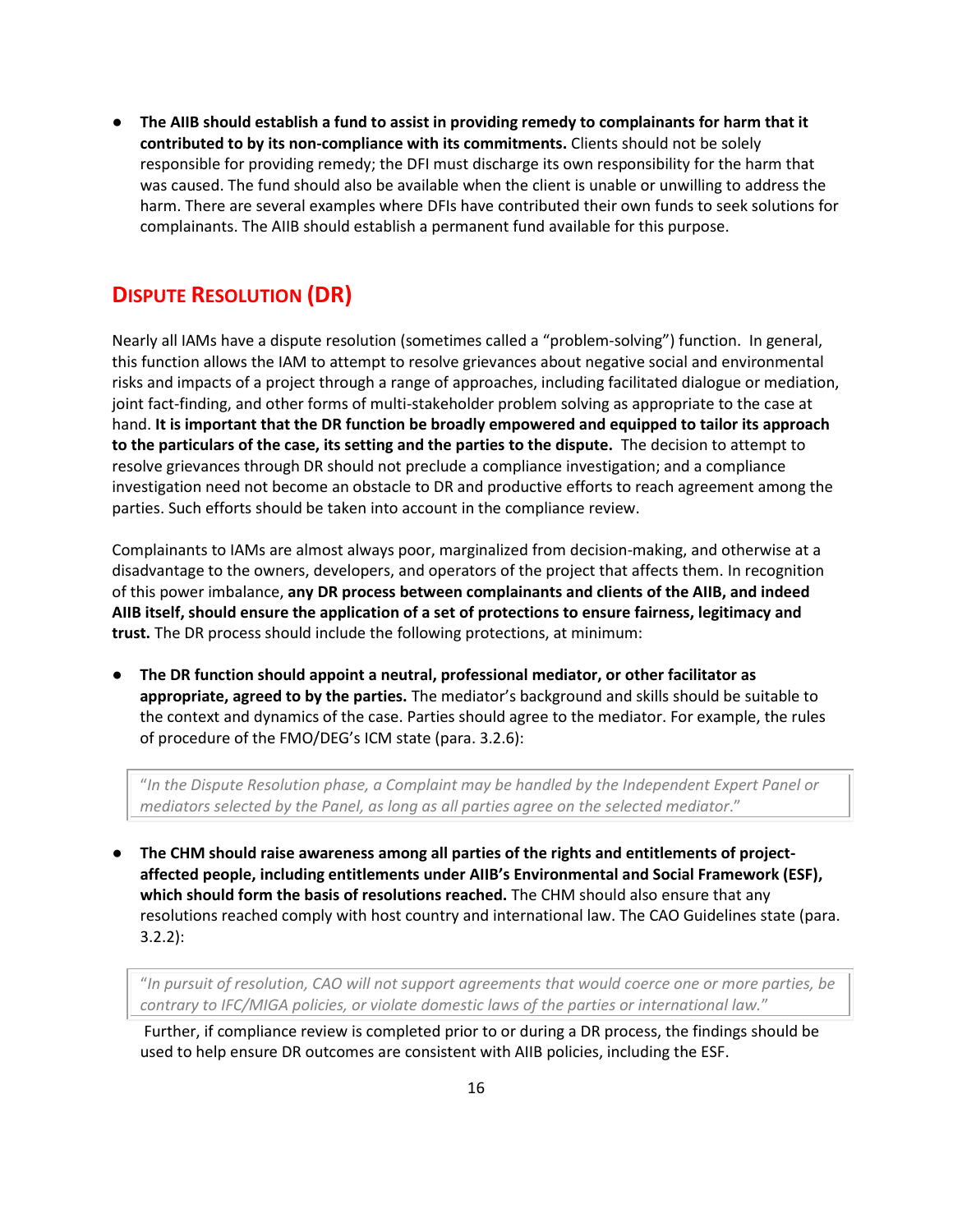● **Complainants should have the right to withdraw from DR at any time and have their complaint handled by the compliance function.** The voluntary participation of parties is essential to mediations and other DR processes. If at any stage complainants believe that the DR process is not productive or fair, they should be free to withdraw, without repercussions or penalty. In this instance, their complaint should be transferred to the compliance function unless they explicitly request to withdraw their complaint entirely. The Policy of the ADB AM provides (para. 153):

*"The complainants will decide and indicate whether they want to undergo the problem-solving or compliance review function. They can exit the problem solving function and file for compliance review. Complainants can also request compliance review upon the completion of step 3 of the problem solving process […] if they have serious concerns on compliance issues. Complainants can exit or disengage from either the problem solving or compliance review function at any time, which will terminate the process."*

(Step 3 is the actual problem solving process in which the mechanism facilitates engagement of the parties to resolve the problem. This can be completed on the initiation of the complainants themselves (or any other party) if they decide to walk away from the process because they do not consider it purposeful.)

● **The CHM should have the power to monitor the implementation of agreements reached and commitments made through the DR process.** A monitoring role is essential to the effectiveness of the DR process in bringing about material redress. The CHM should consult with the parties as part of its monitoring role. The CAO Guidelines, for example, state (para. 3.2.3):

"*Any agreements reached by the parties will usually contain a program and timelines for implementation. The CAO Dispute Resolution team will monitor whether the agreements have been* implemented*, and publicly disclose the outcomes on CAO's website*." The Policy of the ADB's AM states (para. 174): "*As part of the monitoring process, the [Special Project Facilitator] will consult with the complainants, the borrower, and the operations department concerned*."

In addition, we believe the following innovations would help ensure a more effective dispute resolution process:

- As with CR, the experience of DR processes at other IAMs have revealed the need for a **dedicated fund that can be accessed to cover costs associated with mitigation or remedial actions that are agreed to through a DR process, but which fall outside the scope of the client's responsibilities.** For example, following an agreement reached by an AIIB client and complainants on land boundaries between the project and the affected households, the fund might cover the costs of land registration for the households to give full effect to the agreement and ensure the community's tenure security, preventing the reemergence of disputes.
- The CHM should have a small claims window that people can access for quick resolution of small**scale harms resulting from an AIIB-funded project.** This window should only be triggered when explicitly requested by the complainants and the issues raised in the complaint are clearly defined,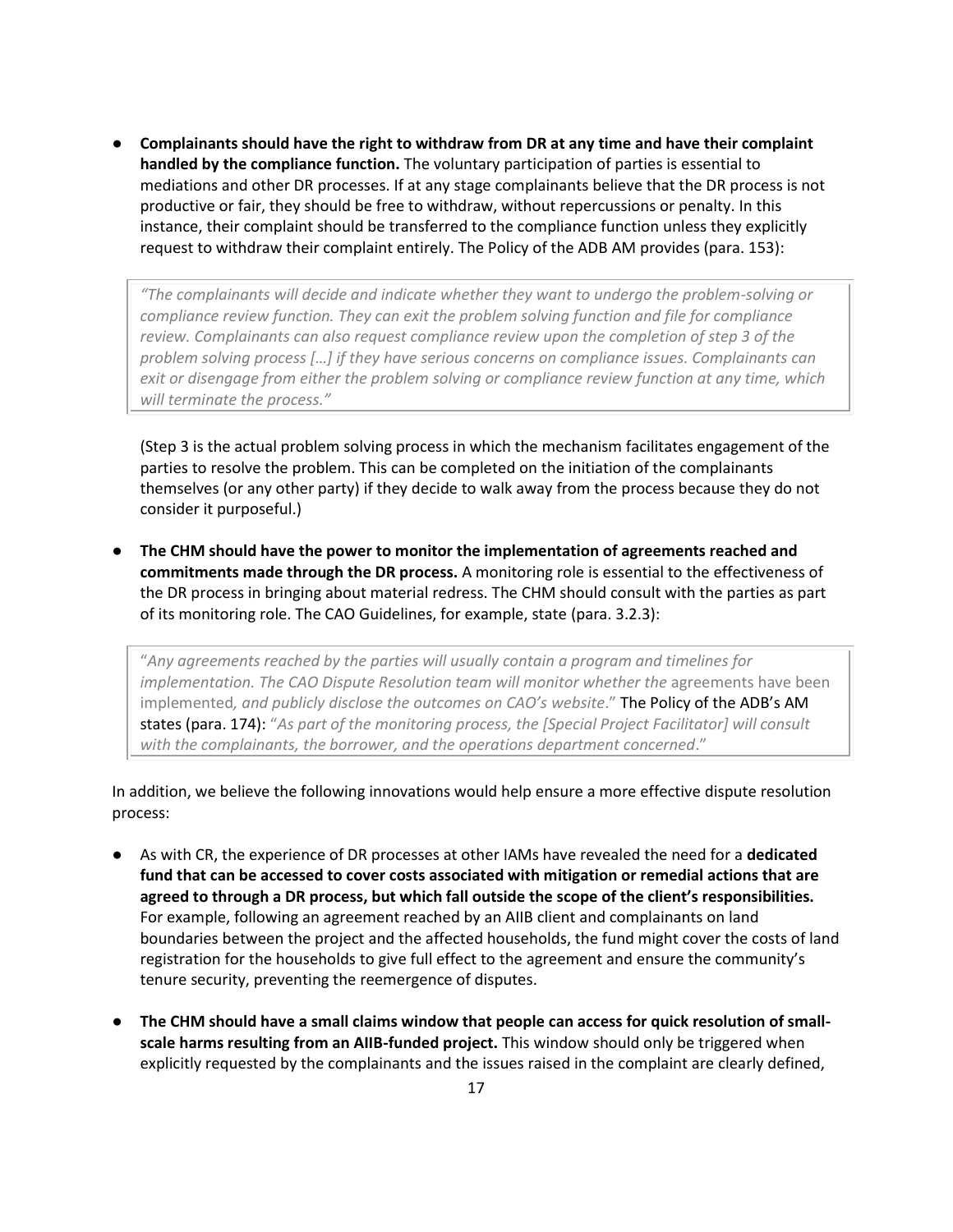limited in scope, and appear to be amenable to a rapid solution in the interests of the complainants. Such a small claims window should be designed with specific parameters in consultation with CSOs. A complainant should not be required to use the small claims window prior to DR or CR. The use of the small claims window --whatever the outcome-- should not prevent complainants from accessing DR or CR, if they wish to avail themselves of these processes.

### **ADVISORY**

If systematically captured and utilized, the CHM's experiences can provide a valuable source of learning to improve the AIIB's performance and outcomes for project-affected communities. As at other IAMs, an advisory function would authorize the CHM to provide pragmatic, evidence-based recommendations gleaned from the CHM's dispute resolution and compliance casework, shedding light on gaps in the AIIB's policies and their implementation. Additionally, the advisory function helps to embed an institutional culture of continuous learning and improvement of policy and practices. Specifically:

- **The CHM should undertake and publish independent analysis on trends and systemic issues arising from its cases.** The CAO has published advisory papers on numerous re-occurring issues from its dispute resolution and compliance work, including the: *CAO Grievance Mechanism Toolkit* (July 2016); *Advisory Series Lessons from CAO Cases: LAND* (August 2015); and *Participatory Water Monitoring: A Guide for Preventing and Managing Conflict* (2008). The publications identify tools to help project-affected communities and clients overcome common challenges.
- **The CHM should provide input on the development and revision of the AIIB's policies and guidelines.** Drawing on the lessons from its cases, the CHM will have valuable recommendations to contribute to the development and revision of the AIIB's policies and practices. For example, the CAO published its *Review of IFC's Policy and Performance Standards on Social and Environmental Sustainability and Policy on Disclosure of Information* (May 2010) to inform the IFC's review of its Sustainability Framework. The CAO's recommendations to strengthen the IFC's Framework were based on 10 years of casework. Similarly, the Inspection Panel's lessons learned series from its caseload were important considerations in the update of the World Bank's environmental and social safeguard policies. The World Bank benefited from the Inspection Panel's insights—despite the absence of the mechanism's official advisory mandate.
- The CHM should provide its advice to AIIB Board and Management in writing and monitor the **AIIB's implementation of its advice.** To maintain the transparency and accountability for the advice provided, the CHM should provide advice in writing and disclose it publicly. Just as with the dispute resolution and compliance review functions, the CHM should monitor the actions taken to implement its advice under its advisory function. The CAO Guidelines represent best practice among IAMs (paras. 5.1.2 and 5.3.3):

*"CAO advice is given formally in writing."* And: *"Advice will be integrated into CAO's monitoring and evaluation activities. CAO monitors IFC's/MIGA's implementation of advice and reports CAO's findings to the President."*